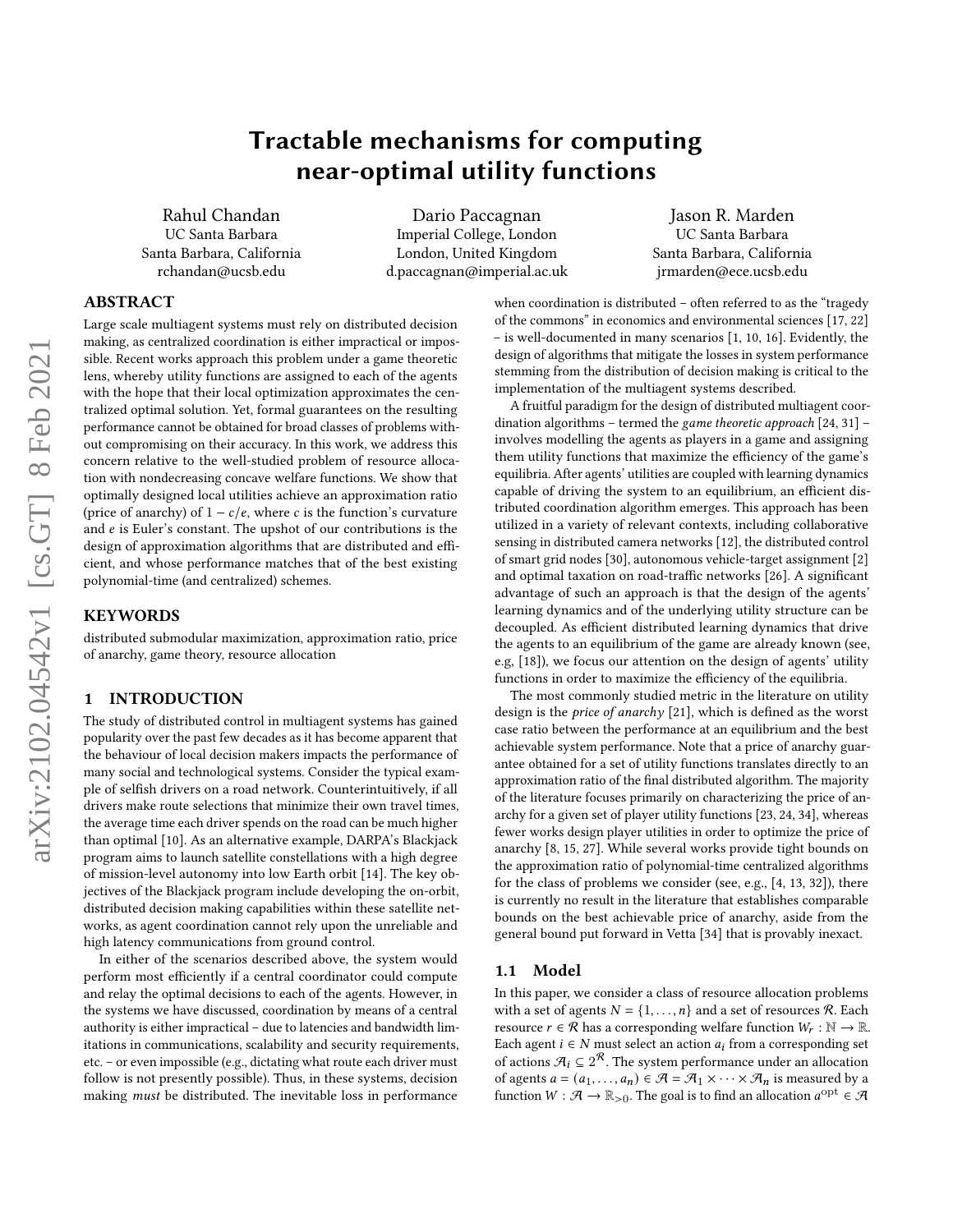that maximizes the function

<span id="page-1-6"></span>
$$
W(a) := \sum_{r \in \bigcup_i a_i} W_r(|a|_r),\tag{1}
$$

where  $|a|_r = |\{i \in N \text{ s.t. } r \in a_i\}|$  denotes the number of agents selecting the resource  $r$  in allocation  $a$ . In this work, we consider nonnegative, nondecreasing concave welfare functions, i.e., functions that satisfy the following properties: (i)  $W_r(x)$  is nondecreasing and concave for  $x \ge 0$ ; and, (ii)  $W_r(0) = 0$  and  $W_r(x) > 0$  for all  $x \geq 1$ . This setup has been thoroughly studied in the submodular maximization and game theoretic literature (see, e.g., [\[2–](#page-7-10)[4,](#page-7-19) [15,](#page-7-17) [32\]](#page-7-21)) as demonstrated by the following two examples:

<span id="page-1-1"></span>Example 1 (General covering problems). Consider the general covering problem [\[15\]](#page-7-17), which is a generalization of the max-n-cover problem [\[13,](#page-7-20) [19\]](#page-7-22). In this setting, we are given a set of elements E and *n* collections  $S_1, \ldots, S_n$  of subsets of E, i.e.,  $S_i \subseteq 2^E$  for all  $i = 1, \ldots, n$ . Each element  $e \in E$  has weight  $w_e \ge 0$ . The objective is to choose one subset  $s_i$  from each collection  $S_i$  such that the union ∪<sub>i</sub>s<sub>i</sub> has maximum total weight, i.e.,  $\sum_{e \in \bigcup_{i} s_i} w_e$  is maximized. We observe that this problem corresponds to a resource allocation problem where each agent  $i \in N$  has action set  $\mathcal{A}_i \subseteq 2^E$ , the action  $a_i$ of each agent  $i \in N$  corresponds to the subset  $s_i$ , and the welfare functions are  $W_e(x) = w_e$  for all  $e \in E$ .

<span id="page-1-5"></span>Example 2 (Vehicle-target assignment problem). Consider the vehicletarget assignment problem, first introduced in Murphey [\[25\]](#page-7-23), and studied by, e.g., Arslan et al. [\[2\]](#page-7-10) and Barman et al. [\[3\]](#page-7-24). In this setting, we are given a set of *n* vehicles *N* and a set of targets  $T$ , where each target  $t \in \mathcal{T}$  has an associated value  $v_t > 0$ . Each vehicle  $i \in N$  has a set of feasible target assignments  $\mathcal{A}_i \subseteq 2^\mathcal{T}$ . Given that a vehicle  $i \in N$  is assigned to target  $t \in \mathcal{T}$ , the probability that t is destroyed by *i* is  $p_t \in (0, 1]$ . The objective is to compute a joint assignment of vehicles  $a \in \Pi_i \mathcal{A}_i$  that maximizes the expected value of targets destroyed, which is measured as

$$
W(a) = \sum_{t \in \mathcal{T}} v_t \cdot (1 - (1 - p_t)^{|a|_t}), \tag{2}
$$

where  $1 - (1 - p_t)^x$  is the probability that target *t* is destroyed when  $x$  vehicles are assigned to it. Observe that the vehicle-target assignment problem is a resource allocation problem with nonnegative, nondecreasing concave welfare functions where the agents are the vehicles, the resources are the targets, and the welfare function on each resource  $t \in \mathcal{T}$  is  $W_t(x) = v_t \cdot (1 - (1 - p_t)^x)^{1/2}$  $W_t(x) = v_t \cdot (1 - (1 - p_t)^x)^{1/2}$  $W_t(x) = v_t \cdot (1 - (1 - p_t)^x)^{1/2}$ 

The focus of this work is on computing near-optimal distributed solutions within the class of resource allocation problems described above using the game theoretic approach. To model this particular class of problems, we adopt the framework of resource allocation games. A resource allocation game  $G = (N, \mathcal{R}, \mathcal{A}, \{F_r\}_{r \in \mathcal{R}})$  consists of a player set  $N$  where each player  $i \in N$  evaluates the allocation  $a \in \mathcal{A}$  using a utility function

$$
U_i(a) := \sum_{r \in a_i} F_r(|a|_r). \tag{3}
$$

where  $F_r : \mathbb{N} \to \mathbb{R}$  defines the utility a player receives at resource r as a function of the total number of agents selecting  $r$  in allocation a. We refer to the functions  ${F_r}_{r \in \mathcal{R}}$  as the local utility functions of the game. For a given set of welfare functions  $W$ , it is convenient to define a utility mapping  $\mathcal{F}: W \to \mathbb{R}^{\mathbb{N}}$ , where it is understood that a resource r with welfare function  $W_r \in W$  is assigned the local utility function  $\mathcal{F}(W_r)$ .

In the forthcoming analysis, we consider the solution concept of pure Nash equilibrium, which is defined as any allocation  $a^{ne} \in \mathcal{A}$ such that

<span id="page-1-2"></span>
$$
U_i(a^{ne}) \ge U_i(a_i, a_{-i}^{ne}), \quad \forall a_i \in \mathcal{A}_i, \quad \forall i \in \mathbb{N}, \tag{4}
$$

where  $a_{-i} = (a_1, \ldots, a_{i-1}, a_{i+1}, \ldots, a_n)$ . For a given game G, let NE(G) denote the set of all allocations  $a \in \mathcal{A}$  that satisfy the Nash condition in Equation [\(4\)](#page-1-2). We define the price of anarchy of a game  $G$  as<sup>[2](#page-1-3)</sup>

$$
\text{PoA}(G) := \frac{\min_{a \in \text{NE}(G)} W(a)}{\max_{a \in \mathcal{A}} W(a)} \le 1. \tag{5}
$$

For a given game  $G$ , the price of anarchy is the ratio between the system-wide performance of the worst performing pure Nash equilibrium and the optimal allocation. The price of anarchy as defined here also applies to the efficiency of the game's coarsecorrelated equilibria [\[8,](#page-7-16) [29\]](#page-7-25), for which many efficient algorithms exist (see, e.g., [\[18\]](#page-7-12)). We extend the definition of price of anarchy to a given set of games  $G$ , which may contain infinitely many instances, as  $PoA(G) := \inf_{G \in \mathcal{G}} PoA(G) \leq 1$ . It is important to note that a higher price of anarchy corresponds to an overall improvement in the performance of all pure Nash equilibria, and that  $PoA(G) = 1$ implies that all pure Nash equilibria in all games  $G \in \mathcal{G}$  are optimal. For a given utility mechanism  $\mathcal F$ , we use the terminology "the set of games  $G$  induced by the set of welfare functions  $W^*$  to refer to the set of all games with  $W_r \in W$  and  $F_r = \mathcal{F}(W_r)$  for all  $r \in \mathcal{R}$ . Given a set  $W$ , our aim is to develop an efficient technique for computing a utility mechanism  $\mathcal{F}^{\text{opt}}$  that maximizes the price of anarchy in the corresponding set of games  $G$  induced by  $W$ , i.e., we wish to solve

$$
\mathcal{F}^{\text{opt}} \in \arg\max_{\mathcal{F}} \text{PoA}(\mathcal{G}).\tag{6}
$$

## <span id="page-1-7"></span>1.2 Results and Discussion

Our main result is an efficient technique for computing a utility mechanism that guarantees a price of anarchy of  $1 - c/e$  in all resource allocation games with nonnegative, nondecreasing concave welfare functions with maximum curvature  $c$ .

<span id="page-1-4"></span>Definition 1 (Curvature [\[11\]](#page-7-26)). The curvature of a nondecreasing concave function  $W : \mathbb{N} \to \mathbb{R}$  is

$$
c = 1 - \frac{W(n) - W(n-1)}{W(1)}.
$$
 (7)

In the literature on submodular maximization, the curvature is commonly used to compactly parameterize broad classes of functions. The notion of curvature we consider was originally defined by Conforti et al. [\[11\]](#page-7-26) in the context of general nondecreasing submodular set functions. In our specific setup, this reduces to the expression in Definition [1.](#page-1-4) Observe that all nondecreasing concave functions

<span id="page-1-0"></span><sup>&</sup>lt;sup>1</sup>Observe that a vehicle-target assignment problem with  $p_t = p = 1.0$  for all targets  $t \in \mathcal{T}$  is equivalent to a general covering problem where the chosen subsets correspond with the vehicle assignments and the element weights are equal to the target values Nonetheless, we retain Example [1](#page-1-1) as it is thoroughly connected to the literature.

<span id="page-1-3"></span><sup>&</sup>lt;sup>2</sup>Note that the price of anarchy is well-defined for resource allocation games, since these games possess a potential function and, thus, at least one pure Nash equilibrium.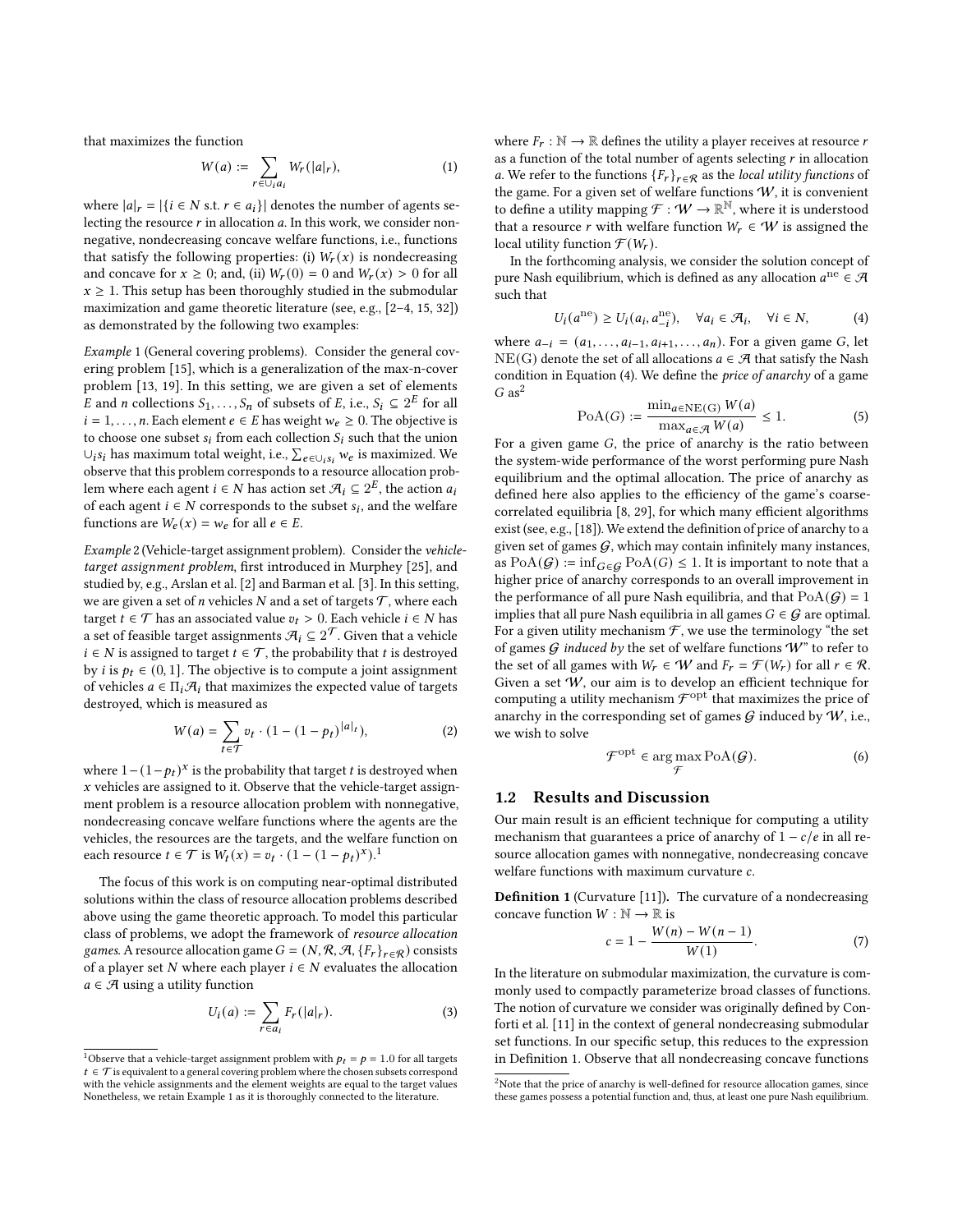have curvature  $c \in [0, 1]$ . Thus,  $c = 1$  can be considered in scenarios where the maximum curvature among functions in the set  $W$ is not known.

<span id="page-2-0"></span>**Theorem 1** (Informal). Let  $G$  denote the set of all resource allocation games with nonnegative, nondecreasing concave welfare functions with maximum curvature c. An optimal utility mechanism achieves  $PoA(G) = 1 - c/e$  and can be computed efficiently.

A significant consequence of the main result is a universal guarantee that the best achievable price of anarchy is always greater than  $1 - 1/e \approx 63.2\%$  for resource allocation games with nonnegative, nondecreasing concave welfare functions. Note that since  $1 - 1/e$  is the optimal price of anarchy in general covering games (see, e.g., Example [1\)](#page-1-1), it cannot be further improved without more information about the underlying set of welfare functions. Our guarantee improves to  $1 - c/e$  if the curvature  $c$  of the underlying set of welfare functions is known.

Observe that the result in Theorem [1](#page-2-0) also implies that one can efficiently compute a "universal" utility mechanism, in that it would guarantee a price of anarchy greater than or equal to  $1 - 1/e$  with respect to any game with nonnegative, nondecreasing concave welfare functions. This follows from the observation that  $c \leq 1$ always holds. Of course, if more information is available about the underlying set of welfare functions (e.g., the maximum curvature), then this lower bound can be improved. In the case where the entire set of welfare functions  $W$  is known a priori and  $|W|$ is "small enough", then the optimal utility mechanism can be com-puted using existing methodologies (see, e.g., [\[8\]](#page-7-16)).<sup>[3](#page-2-1)</sup> Consider the sets represented in Figure [1.](#page-2-2) From our reasoning, it holds that as the size of the set of welfare functions considered is reduced, the prices of anarchy of the corresponding optimal utility mechanisms increase. The set of games induced by welfares in the green ellipse, for example, coincides with the vehicle-target assignment problem, as described in Example [2,](#page-1-5) where  $p_t = p \in [0, 1]$  for all  $t \in \mathcal{T}$ . Note that the welfare function  $W_t$  of each target  $t \in \mathcal{T}$  in this problem is nonnegative, nondecreasing concave (i.e., the green ellipse is a subset of the dotted red box). Thus, we can immediately observe that the best achievable price of anarchy in the corresponding resource allocation game  $G$  satisfies

$$
\text{PoA}(G) \ge 1 - \frac{1}{e},
$$

which is achieved by the universal utility mechanism from Theorem [1.](#page-2-0) Since there is only a single welfare function in this setting (ignoring uniform scalings) the optimal utility mechanism can be computed for a modest number of agents, as aforementioned.

In Figure [2,](#page-2-3) we plot the price of anarchy corresponding to the optimal utility mechanism within this setting (labelled "Optimal"), the price of anarchy achieved by the universal utility mechanism (labelled "Universal") and the  $1 - 1/e$  $1 - 1/e$  $1 - 1/e$  lower bound from Theorem 1 (labelled "Lower bound"). As expected, the optimal utility mechanism corresponds with the best price of anarchy as it was designed specifically for the underlying welfare function. However, knowledge of the set of welfare functions corresponds with only a small

<span id="page-2-2"></span>

Figure 1: The set of games induced by the set of all nonnegative, nondecreasing concave functions contains the set of all nonnegative, nondecreasing concave functions with maximum curvature  $c$ , which in turn contains the set of all vehicle-target assignment problems with  $p_t = p$ .

<span id="page-2-3"></span>

Figure 2: The price of anarchy of the universal utility mechanism obtained in this work and the optimal utility mechanism in the vehicle-target assignment problems with  $p_t \in$ [0, p] for all  $t \in \mathcal{T}$ . Note that this utility mechanism is designed for the set of all nonnegative, nondecreasing concave welfare functions but its price of anarchy is close to the best achievable within this particular setting.

increase in the price of anarchy; the price of anarchy achieved by the universal utility mechanism is surpisingly close to the best achievable by any mechanism for all values of  $p \in [0, 1]$ . Note that the universal utility mechanism is only guaranteed to achieve a price of anarchy of  $1 - 1/e$ .

Consider once again the sets represented in Figure [1.](#page-2-2) The above example suggests that the utility mechanism designed to maximize the price of anarchy in the set of games induced by all welfare functions in the dotted, red box may achieve price of anarchy close to the optimal within the sets of games induced by any subset of the dotted red box, as we have observed that this holds for the set of games induced by welfare functions in the green ellipse. While we do not provide formal proofs for these observations, they provide further motivation for deriving efficient techniques for computing utility mechanisms that maximize the price of anarchy with respect to broad classes of welfare functions.

<span id="page-2-1"></span> $3$ In this case, the optimal utility mechanism can be found as the solution of  $|\Psi|$  linear programs with number of constraints that is quadratic in the maximum number of agents  $n$ , and  $n + 1$  decision variables. For this reason, the optimal utility mechanism can only be computed for modest values of  $|\mathcal{W}|$  and n.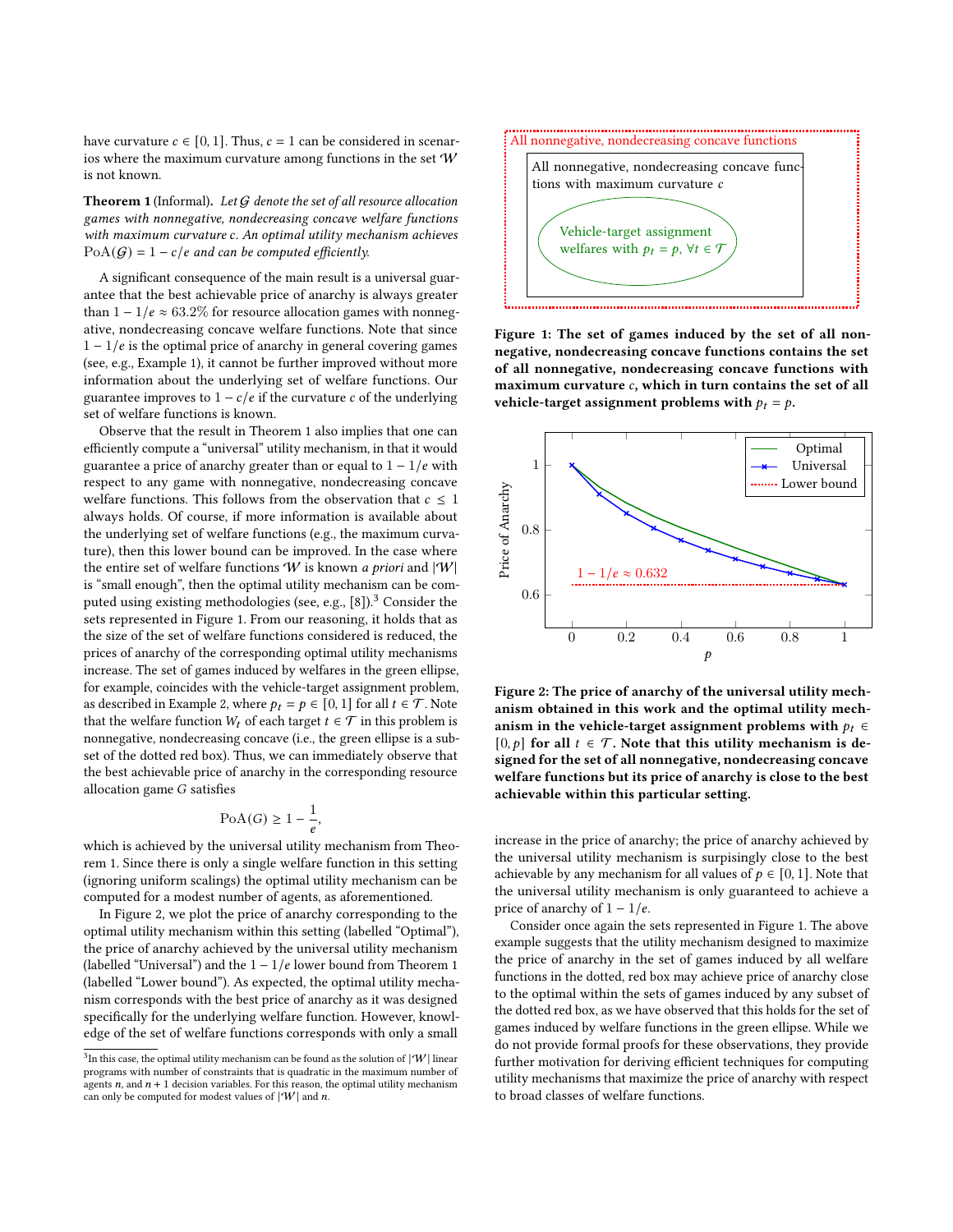## 1.3 Related Works

Submodular resource allocation problems have been the focus of a significant research effort for many years, particularly in the optimization community. Since the computation of an optimal allocation in such problems is  $N\mathcal{P}$ -hard in general, many researchers have focused on providing approximation guarantees for polynomialtime algorithms. For example, approximate solutions to max-ncover problems were studied by Feige [\[13\]](#page-7-20) and Hochbaum [\[19\]](#page-7-22) almost 25 years ago. In the latter manuscript, the greedy algorithm is show to have an approximation ratio of  $1 - 1/e$ . Recently, Sviridenko et al. [\[32\]](#page-7-21) proposed a polynomial-time algorithm for computing approximate solutions that perform within  $1-c/e$  of the optimal for the class of resource allocation problems with nonnegative, nondecreasing submodular welfare functions with curvature  $c$ . Barman et al. [\[4\]](#page-7-19) provide a polynomial-time algorithm that returns allocations with a  $1 - k^k e^{-k} / (k!)$  approximation ratio in resource allocation problems with welfare functions  $W_r(x) = \min\{x, k\}$  for  $k \in \mathbb{N}_{\geq 1}$ , for all  $r \in \mathcal{R}$ . In their respective works, all three of the approximation ratios provided above are also shown to be the best achievable, i.e., it is shown that there exist no other polynomial-time algorithm capable of always computing an approximate solution that is closer to the optimal unless  $P = N P$ . In this work, we obtain price of anarchy guarantees in resource allocation games that match these approximation ratios from submodular maximization.

Although utility mechanisms have been studied in resource allocation games, the majority of results have focused on deriving price of anarchy bounds for given utility structures (e.g., marginal contribution, equal shares, etc.) [\[23,](#page-7-14) [24\]](#page-7-6). In this respect, Vetta [\[34\]](#page-7-15) proves that there always exist player utility functions that guarantee a price of anarchy larger than 50% within a more general class of games than those we consider here.<sup>[4](#page-3-0)</sup> The notion of utility mechanisms that maximize – or otherwise improve – the price of anarchy was introduced in Christodoulou et al. [\[9\]](#page-7-27). This approach has been applied to many distributed optimization problems, including machine scheduling [\[6,](#page-7-28) [20\]](#page-7-29), selfish routing [\[5,](#page-7-30) [7\]](#page-7-31) and auction mechanism design [\[28,](#page-7-32) [33\]](#page-7-33). A prominent example in this line of research is Gairing [\[15\]](#page-7-17), who proves that the best achievable price of anarchy in covering games is  $1 - 1/e$  and derived an optimal utility mechanism. We provide an efficient technique for computing a utility mechanism that achieves a price of anarchy larger than  $1 - 1/e \approx 63.2\%$  in all resource allocation games with nonnegative, nondecreasing concave welfare functions, which effectively generalizes the result in [\[15\]](#page-7-17) and significantly improves upon the bound provided in [\[34\]](#page-7-15) by exploiting the structure on  $W$  (see Equation [\(1\)](#page-1-6)).

More recently, Chandan et al. [\[8\]](#page-7-16) proposed a linear programming based approach for computing a utility mechanism that maximizes the price of anarchy for a given set of resource allocation games. Unfortunately, their approach does not provide a priori guarantees on the price of anarchy achieved. In other words, a concrete lower bound on the best achievable price of anarchy using their approach cannot be obtained without first solving the linear programs corresponding to the underlying set of welfare functions. This can only be accomplished with this linear programming based approach

for a finite number of welfare functions and a modest number of players. Our goal in this work is to derive guarantees on the best achievable price of anarchy for games induced by the set of all welfare functions satisfying a few specific properties (e.g., concavity, maximum curvature). In the next section, we provide an explicit expression for a utility mechanism that is guaranteed to have price of anarchy greater than or equal to  $1-c/e$  for all resource allocation games with nonnegative, nondecreasing concave welfare functions with maximum curvature  $c$ . Since the linear programming based approach returns a utility mechanism that maximizes the price of anarchy, the claim in Theorem [1](#page-2-0) extends to the solutions of the linear program.

# 1.4 Organization

The remainder of the paper is structured as follows: Section [2](#page-3-1) presents the proof of the main result and an extension result for more specific sets of welfare functions. Section [3](#page-5-0) showcases our simulation example and accompanying discussion. Section [4](#page-6-0) concludes the manuscript and provides a brief discussion on potential future directions. All proofs omitted from the manuscript are provided in the appendix, for ease of exposition.

#### <span id="page-3-1"></span>2 MAIN RESULT AND EXTENSIONS

In this section, we prove the claim in Theorem [1](#page-2-0) by constructing a utility mechanism that achieves the best achievable price of anarchy of  $1 - c/e$  with respect to the set of all nonnegative, nondecreasing concave welfare functions with maximum curvature  $c \in [0, 1]$ . In scenarios where a more specific set of welfare functions is considered, we outline how the techniques used to prove Theorem [1](#page-2-0) can be generalized to derive tighter a priori bounds on the best achievable price of anarchy.

Before presenting the proof of Theorem [1,](#page-2-0) we provide an informal outline of the three steps underpinning the result. These steps correspond with the three parts of the formal proof, but are listed in a different order for sake of clarity. For the reader's convenience, we include the part of the proof that corresponds with each of the steps in our informal outline. The proof is summarized as follows:

–Step #1: We demonstrate that any concave welfare function can be decomposed as a linear combination with nonnegative coefficients of a specialized set of basis functions. [Section [2.1,](#page-3-2) Part ii)]

 $-$ Step #2: We derive optimal basis utility functions for each of the basis functions in the specialized set. [Section [2.1,](#page-3-2) Part i)]

 $-Step \#3$ : We construct local utility functions as linear combinations over the optimal basis utility functions from Step 2 with the nonnegative coefficients derived in Step 1. Finally, we demonstrate that this tractable approach for constructing resource utility functions provides near optimal efficiency guarantees. [Section [2.1,](#page-3-2) Part iii)]

#### <span id="page-3-2"></span>2.1 Proof of Theorem [1](#page-2-0)

Here we consider the class of games induced by the set of all concave welfare functions with maximum curvature  $c \in [0, 1]$ . The proof of Theorem [1](#page-2-0) proceeds in the following three parts:

<span id="page-3-0"></span><sup>&</sup>lt;sup>4</sup>In the class of *valid-utility games*, the system objective  $W : \mathcal{A} \rightarrow \mathbb{R}$  is a nondecreasing submodular set function over the agents' actions and is not necessarily separable over a set of resources; much more general than the class of resource allocation games with nonnegative, nondecreasing concave welfare functions.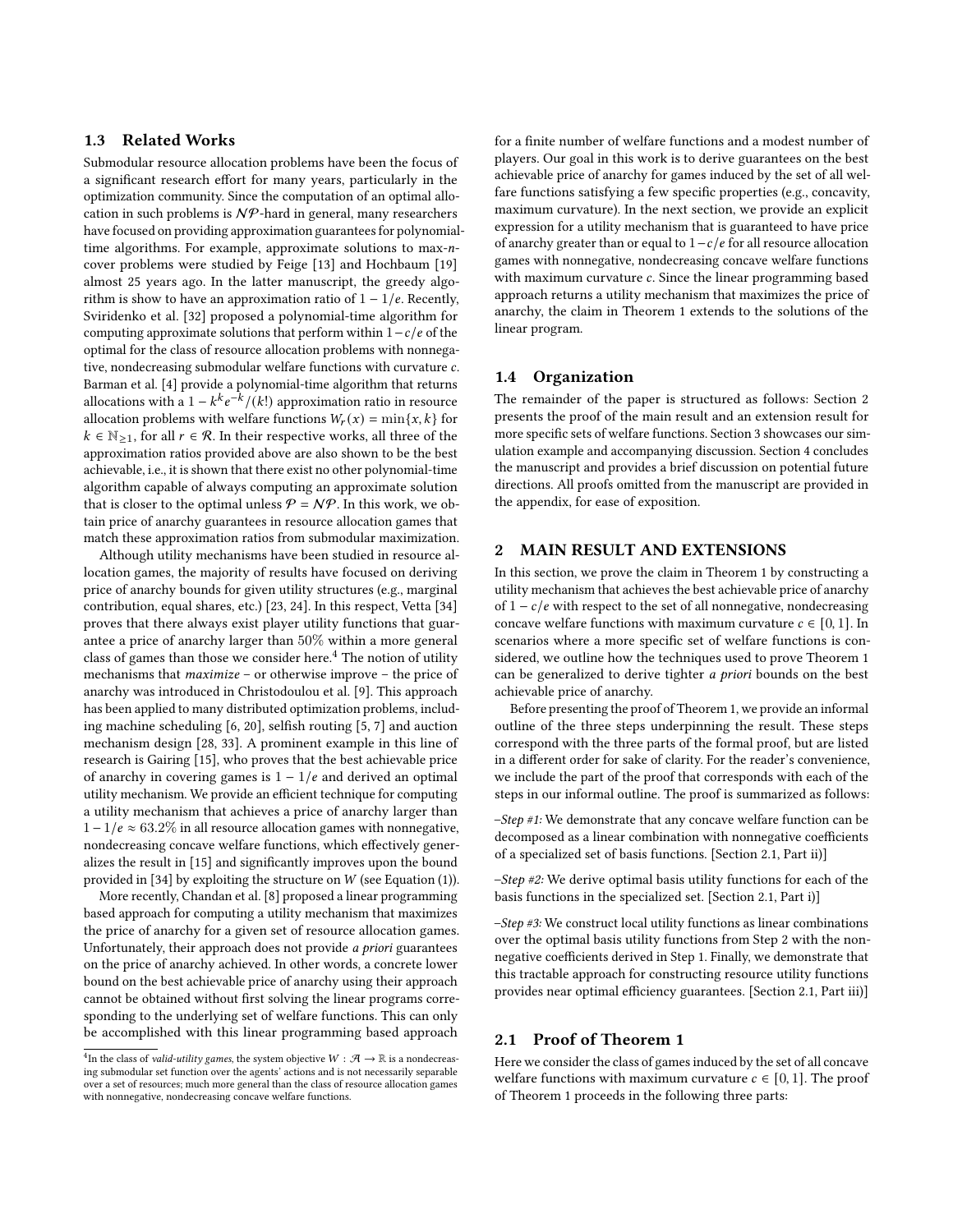- i) Given a value  $c \in [0, 1]$ , we derive explicit expressions for the local utility functions that maximize the price of anarchy relative to a restricted class of nonnegative, nondecreasing concave welfare functions with curvature  $c$ . Among the optimal price of anarchy values obtained for the functions in this restricted class, the lowest is equal to  $1 - c/e$ ;
- ii) We show that any nonnegative, nondecreasing concave welfare function  $W$  with curvature less than or equal to  $c$  can be represented as a linear combination with explicitly defined nonnegative coefficients over this restricted class; and,
- iii) We demonstrate that using the local utility functions computed as a linear combination over the optimal local utility functions from i) with the nonnegative coefficients from ii) guarantees that  $PoA(G) = 1 - c/e$  within the set of resource allocation games  $G$  induced by all nonnegative, nondecreasing concave welfare functions with maximum curvature  $c$ .

The above parts successfully prove Theorem [1](#page-2-0) as we argue here. Note that, by part i), the lowest optimal price of anarchy among welfare functions in the restricted class considered is equal to  $1 - c/e$ , for given curvature  $c \in [0, 1]$ . By part iii), this implies that all resource allocation games induced by nonnegative, nondecreasing concave welfare functions with maximum curvature  $c$  have optimal price of anarchy equal to  $1 - c/e$ . This is because, by part ii), any such welfare function can be represented as a nonnegative linear combination over the restricted class of welfare functions we consider. Since the best achievable price of anarchy for at least one of the functions in the restricted class is also  $1-c/e$ , one cannot further improve the price of anarchy within the set of games considered. In addition, parts i)–iii) combine to prove that a corresponding utility mechanism that maximizes the price of anarchy entails computing nonnegative linear combinations over a class of functions with explicit expressions. Thus, the computation of optimal local utility functions is polynomial in the number of players.

Part i). In this part of the proof, we provide explicit expressions for local utility functions that maximize the price of anarchy with respect to a restricted set of welfare functions, as well as the corresponding optimal price of anarchy. To that end, given parameters  $\alpha \in [0, 1]$  and  $\beta \in \mathbb{N}_{\geq 1}$ , we define the  $(\alpha, \beta)$ -coverage function as

$$
V_{\beta}^{\alpha}(x) := (1 - \alpha) \cdot x + \alpha \cdot \min\{x, \beta\}.
$$
 (8)

It is straightforward to verify that every  $(\alpha, \beta)$ -coverage function is nonnegative, nondecreasing concave. In the lemma below, we derive a local utility function that maximizes the price of anarchy of the set of resource allocation games induced by any given  $(\alpha, \beta)$ coverage function. We use this result to derive the optimal utility functions for a broad range of local welfare functions in Part iii).

<span id="page-4-0"></span>**Lemma 1.** Consider the set of resource allocation games  $G$  induced by the  $(\alpha, \beta)$ -coverage function

$$
V_{\beta}^{\alpha}(x) = (1 - \alpha) \cdot x + \alpha \cdot \min\{x, \beta\},\
$$

where  $\alpha \in [0, 1]$  and  $\beta \in \mathbb{N}_{\geq 1}$ . Let  $\rho = (1 - \alpha \cdot \beta^{\beta} e^{-\beta} / (\beta!) )^{-1}$ , and define  $F^{\alpha}_{\beta}$  as in the following recursion:  $F^{\alpha}_{\beta}(1) := W(1)$ ,

$$
F^{\alpha}_{\beta}(x+1) := \max\left\{\frac{1}{\beta}\left[xF^{\alpha}_{\beta}(x) - V^{\alpha}_{\beta}(x)\rho\right] + 1, 1 - \alpha\right\}, \forall x = 1, \dots, n-1.
$$
\n(9)

Then, the local utility function  $F^{\alpha}_{\beta}$  maximizes the price of anarchy and the corresponding price of anarchy is  $PoA(G) = 1/\rho$ .

PROOF. The proof is presented in Appendix A.1.  $\Box$ 

According to the result in Lemma [1,](#page-4-0) the maximum achievable price of anarchy in resource allocation games induced by a  $(\alpha, \beta)$ coverage function with  $\alpha = 1$  and  $\beta \ge 1$  is  $1 - \beta \beta e^{-\beta} / (\beta!)$ . Surprisingly, Barman et al. [\[4\]](#page-7-19) show that that the optimal approximation ratio of any polynomial-time algorithm for the same class of resource allocation problems is also  $1 - \beta^{\beta} e^{-\beta} / (\beta!)$ . Similarly, the optimal price of anarchy for the  $(\alpha, \beta)$ -coverage function with  $\alpha \in [0, 1]$  and  $\beta = 1$  is  $1 - \alpha/e$ , which matches the best achievable approximation ratio of any polynomial-time algorithm for this problem setting [\[32\]](#page-7-21).

Part ii). In the next result, we show that any nonnegative, nondecreasing concave welfare function with maximum curvature  $c \in [0, 1]$  can be represented as a nonnegative linear combination over the set of  $(c, k)$ -coverage functions with  $k = 1, ..., n$ .

<span id="page-4-1"></span>**Lemma 2.** Let  $W : \mathbb{N} \to \mathbb{R}$  denote a nonnegative, nondecreasing concave function with curvature less than or equal to  $c \in [0, 1]$ . Then, the nonnegative coefficients  $\eta_1, \ldots, \eta_n$  satisfy

$$
W(x) = \sum_{k=1}^{n} \eta_k \cdot V_k^c(x), \quad \forall x = 0, 1, ..., n,
$$
 (10)

where  $\eta_1 := [2W(1) - W(2)]/c$ ,  $\eta_k := [2W(k) - W(k-1) - W(k+1)]$ 1)]/c, for  $k = 2, ..., n - 1$ , and  $\eta_n := W(1) - \sum_{k=1}^{n-1} \eta_k$ .

PROOF. The proof is presented in Appendix A.3.  $\square$ 

Part iii). We begin by describing a utility mechanism parameterized by the maximum curvature and maximum number of players. Let  $G$  denote the set of resource allocation games induced by all nonnegative, nondecreasing concave functions with maximum curvature  $c \in [0, 1]$  with a maximum of *n* players. Consider any resource allocation game  $G \in \mathcal{G}$  and assign the following local utility function to each  $r \in \mathcal{R}$ :

$$
F_r(x) = \sum_{k=1}^n \eta_k \cdot F_k^c(x), \quad \forall x = 1, \dots, n,
$$

where  $\eta_1 := [2W_r(1) - W_r(2)]/c$ ,  $\eta_k := [2W_r(k) - W_r(k-1) W_r(k+1)/c$ , for  $k = 2,...,n-1$ , and  $\eta_n := W_r(1) - \sum_{k=1}^{n-1} \eta_k$ ,  $W_r : \mathbb{N} \to \mathbb{R}$  is the welfare function on the resource r and each function  $F_k^c : \mathbb{N} \to \mathbb{R}$ ,  $k = 1, ..., n$ , is the optimal local utility function for  $V_k^c(x)$  defined recursively in Lemma [1.](#page-4-0) In this part, we show that  $PoA(G) \geq 1 - c/e$  holds for this utility mechanism.

Given maximum curvature  $c \in [0,1]$ , Lemma [1](#page-4-0) proves that among the  $(c, k)$ -coverage functions with  $k = 1, ..., n$ , the  $(c, 1)$ coverage function has best achievable price of anarchy  $1 - c/e$ which is strictly lower than the best achievable price of anarchy for any  $(c, k)$ -coverage function with  $k > 1$ . This implies that the best achievable price of anarchy must satisfy  $PoA(G) \leq 1 - c/e$ , since any game  $G$  in the set of resource allocation games induced by the  $(c, 1)$ -coverage function must also be in the set  $G$ , i.e.,  $G \in G$ , and there is at least one such game with  $PoA(G) = 1 - c/e$ . We now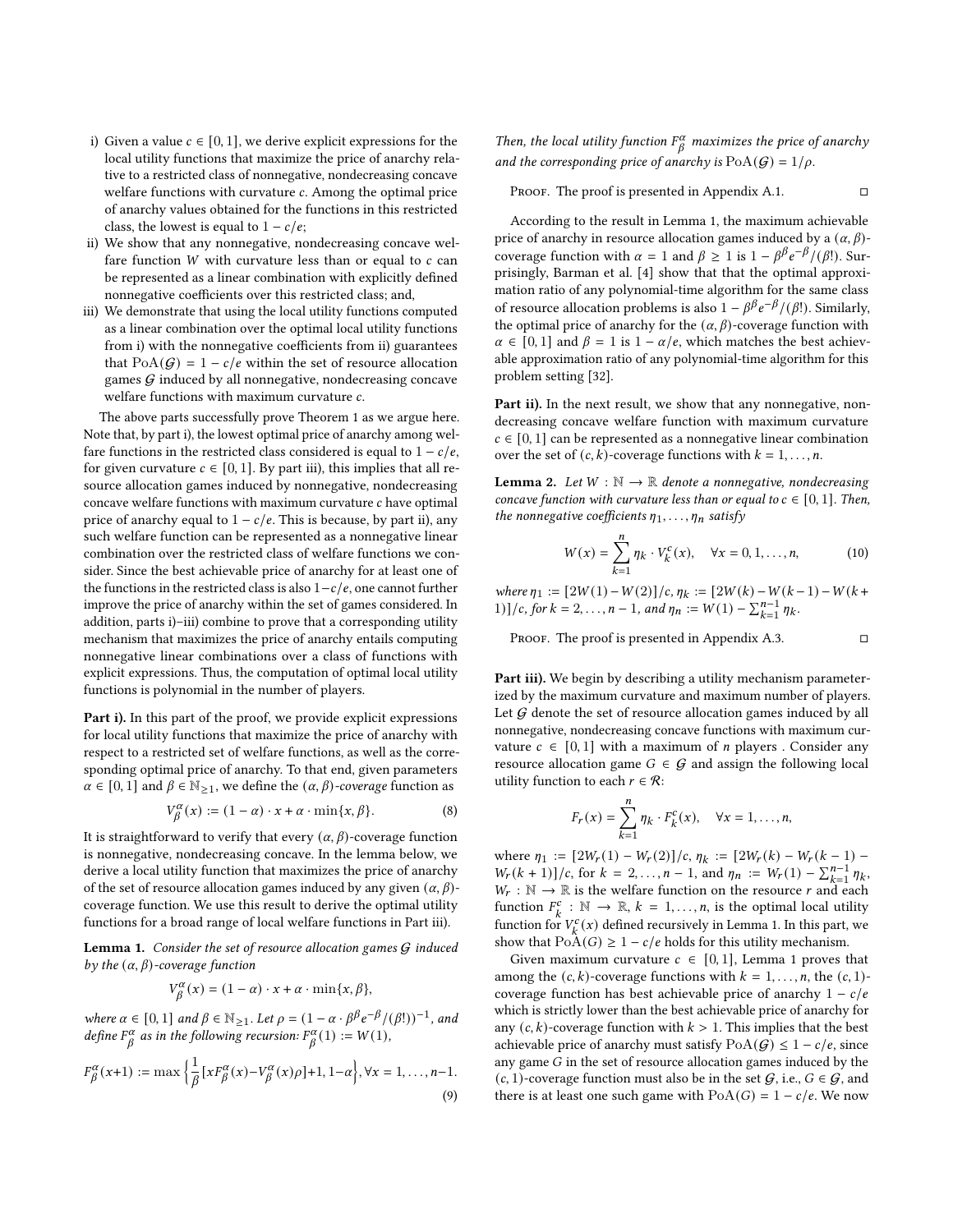show that  $PoA(G) \geq 1 - c/e$  also holds. Recall from Lemma [2](#page-4-1) that the nonnegative coefficients  $\eta_1, \ldots, \eta_n$  defined above satisfy

$$
W_r(x) = \sum_{k=1}^n \eta_k \cdot V_k^c(x) \quad \forall x = 0, 1, ..., n.
$$

It must then hold that, for any  $r \in \mathcal{R}$ ,  $(F_r, (1 - c/e)^{-1})$  is a feasible point in the linear program in Equation (12) (see Appendix A) for any  $n$  and the corresponding  $W_r$ . Observe that each constraint in the linear program must be satisfied since, by Lemma [2,](#page-4-1) it can be represented as a nonnegative linear combination of the constraints in the *n* linear programs for  $V_k^c$  and  $(F_k^c, (1 - c/e)^{-1}), k = 1, \ldots, n$ , i.e., for all  $r \in \mathcal{R}$  and all  $(x, y, z) \in I(n)$  it must hold that

$$
(1 - c/e)^{-1}W_r(x) \ge \sum_{k=1}^n \eta_k \cdot \left[1 - c \cdot \frac{k^k e^{-k}}{k!} \right] V_k^c(x)
$$
  

$$
\ge \sum_{k=1}^n \eta_k \cdot \left[ V_k^c(y) + (x - z) F_k^c(x) - (y - z) F_k^c(x + 1) \right]
$$
  

$$
= W_r(y) + (x - z) F_r(x) - (y - z) F_r(x + 1),
$$

where the first inequality holds because  $1 - c/e \leq 1 - c \cdot k^k e^{-k} / (k!)$ for all  $k \ge 1$  and since  $W_r$ ,  $V_k^c(x)$ ,  $k = 1, \ldots, n$ , and the coefficients  $\eta_1, \ldots, \eta_n$  are nonnegative, and the second inequality holds by the result in Lemma [1.](#page-4-0)

## 2.2 Specialized sets of welfare functions

In the previous subsection, we used a series of arguments to prove the bound on the price of anarchy in Theorem [1.](#page-2-0) Informally, we considered a specified set of candidate welfare functions. For this set of candidate welfare functions, we derived a corresponding set of local utility functions that maximize the price of anarchy. Finally, we showed that the best achievable price of anarchy for these candidates is automatically a lower bound on the best achievable price of anarchy across a much broader set of welfare functions. A set of candidate welfare functions must be chosen for two reasons: (i) an optimal local utility function and its corresponding optimal price of anarchy can be obtained in advance for each of the candidate welfare functions; and, more importantly, (ii) any function within the set of welfare functions of interest can be expressed as a nonnegative linear combination over the set of candidate welfare functions, thus inheriting the same optimal price of anarchy. Clearly the choice of candidate functions is important, as the a priori guarantees on the price of anarchy is characterized by the best achievable price of anarchy corresponding to each candidate.

As our next result, we outline a mechanism for obtaining a set of candidate functions for a given set of welfare functions W such that any function  $W \in W$  can be expressed as a nonnegative linear combination over the candidate functions. This generalizes the approach taken in the previous subsection to sets of resource allocation games for which more is known about the welfare functions than concavity and maximum curvature  $c \in [0, 1]$ .

<span id="page-5-1"></span>Corollary 1. Let 'W denote a set of nonnegative, nondecreasing concave welfare functions and n be the maximum number of agents. Let  $W^{\mathrm{ub}}$  and  $W^{\mathrm{lb}}$  be two nonnegative, nondecreasing concave functions that satisfy the following for all  $W \in W$ : (i)  $W^{lb}$ ( $x + 1$ ) –  $W^{lb}(x) \le$  $[W(x + 1) - W(x)]/W(1) \leq W^{ub}(x + 1) - W^{ub}(x)$ , for all  $x =$ 

 $1, \ldots, n-1;$  and, (ii)  $[W(x+1)-2W(x)+W(x-1)]/W(1) \leq W^{ub}(x+1)$  $1) - 2W^{ub}(x) + W^{ub}(x-1) \leq W^{lb}(x+1) - 2W^{lb}(x) + W^{lb}(x-1),$ for all  $x = 2, ..., n - 1$ . Finally, define the candidate functions  $W^{(k)}$ ,  $k = 1, \ldots, n$ , as follows:

$$
W^{(k)}(x) = \begin{cases} W^{ub}(x) & \text{if } 1 \leq x \leq k, \\ W^{ub}(k) + W^{lb}(x) - W^{lb}(k) & \text{if } x > k. \end{cases}
$$
(11)

Then, for any welfare function  $W \in W$ , there exist nonnegative coefficients  $\eta_1, \ldots, \eta_n$  that satisfy

$$
W(x) = \sum_{k=1}^{n} \eta_k \cdot W^{(k)}(x), \quad \forall x = 0, 1, ..., n.
$$

PROOF. The proof is in Appendix B.  $□$ 

We highlight several important implications of the result in Corollary [1](#page-5-1) in the following discussion:

(i) We showed in Part iii) of the previous subsection that any set of resource allocation games  $G$  induced by nonnegative linear combinations over a set of candidate functions  $W^{(1)}$ ,  $W^{(n)}$  automatically inherits the optimal price of anarchy guarantees of the candidates, i.e., there exist local utility functions such that  $PoA(G)$  is greater than or equal to the lowest optimal price of anarchy among the candidates. Thus, by simply precomputing the optimal local utility functions  $F^{(1)}, \ldots, F^{(n)}$  and price of anarchy bounds corresponding to the candidate functions, one obtains a lower bound on the best achievable price of anarchy in the set of games considered. This can be done, for example, using the linear programming based methodology proposed in [\[8\]](#page-7-16).

(ii) If the candidate function with lowest corresponding optimal price of anarchy happens to be a member of the underlying set  $W$ , then we can also say that this lower bound is the best achievable price of anarchy. Furthermore, an optimal utility mechanism then consists of computing nonnegative linear combination over the precomputed functions  $F^{(1)}, \ldots, F^{(n)}$ .

(iii) The complexity of computing the local utility functions that achieve the lower bound on  $PoA(G)$  is polynomial in the number of players. This follows from observing that the functions  $F^{(1)}$ ,  $F^{(n)}$  can be precomputed and there is a closed-form expression for the nonnegative coefficients  $\eta_k$ ,  $k = 1, \ldots, n$ , given a welfare function  $W \in \mathcal{W}$  (see, e.g., the proof of Corollary [1\)](#page-5-1).

#### <span id="page-5-0"></span>3 SIMULATION RESULTS

In this section, we provide an in-depth simulation example in which we compare the equilibrium performance corresponding to the universal utility mechanism we derive in the previous section for  $c = 1$ against two well-studied utility structures from the literature: the identical interest utility and the equal shares utility mechanism. The identical interest utility precisely aligns the players' utilities to the system objective, i.e.,  $U_i(a) = W(a)$  for all  $i \in N$ . Observe that under this utility, if  $U_i(a_i, a_{-i}) > U_i(a'_i, a_{-i})$  for a player  $i \in N$ , then it must hold that  $W(a_i, a_{-i}) > W(a'_i, a_{-i})$ . As its name suggests, the equal shares utility mechanism distributes the welfare obtained on each resource among the players selecting that resource which corresponds with local utility functions of the form  $F_r^{\text{es}}(x) = W_r(x)/x$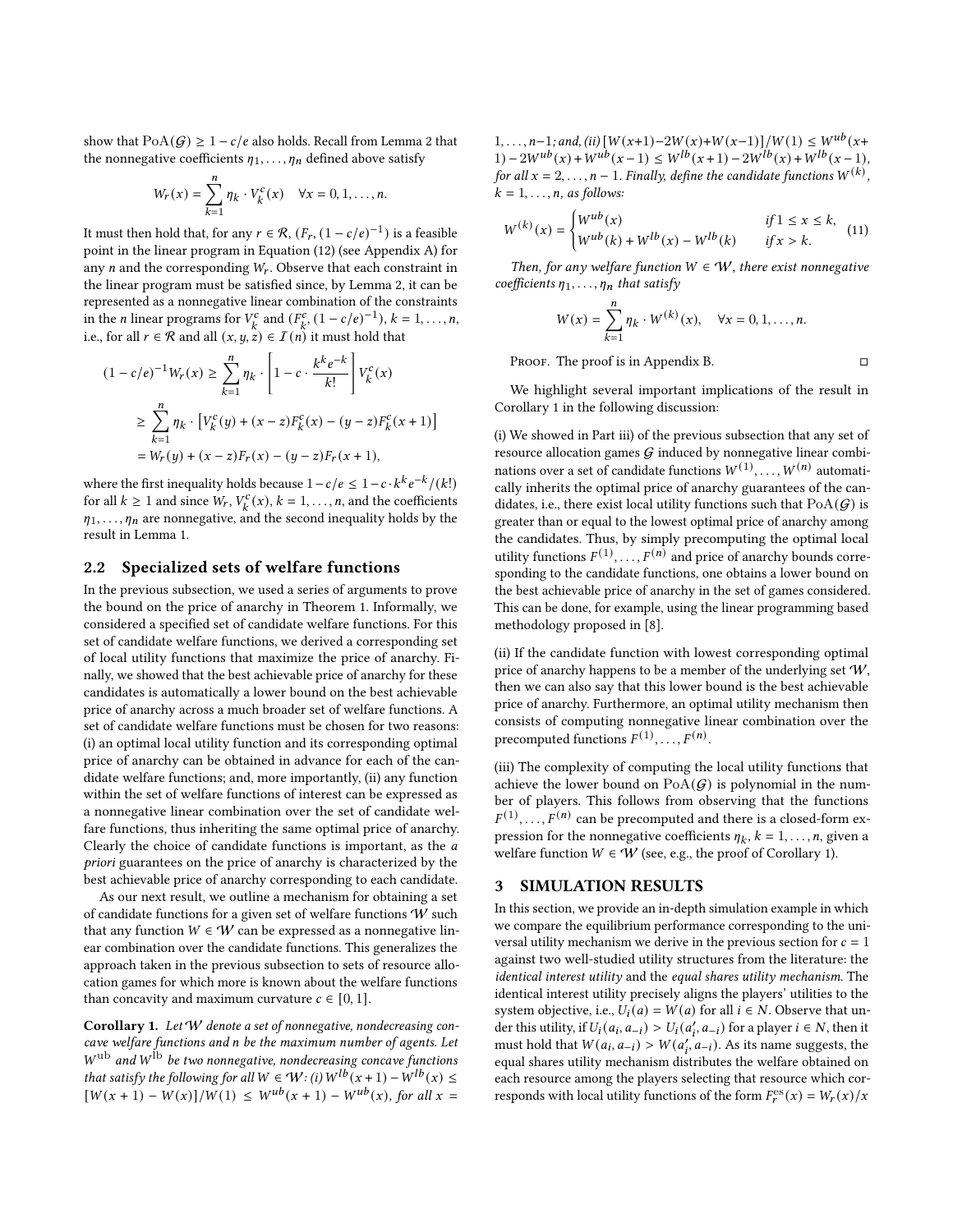<span id="page-6-1"></span>

Figure 3: Box plots depicting the equilibrium efficiency measured across  $T = 10^3$  instances for the universal utility, identical interest utility and equal shares utility mechanisms in the vehicle-target assignment problem with  $p_t = p$  for all  $t \in \mathcal{T}$  and  $p \in \{0.5, 0.6, 0.7\}$ . Note that among the three utility mechanisms studied, the price of anarchy is highest for the universal utility mechanism.

for all  $r \in \mathcal{R}$ . At first glance, one might expect that one of these two utilities would be best, e.g., the identical interest utility exposes the players to the actual system objective. However, in terms of the worst-case equilibrium efficiency, our simulation provides concrete evidence that the universal utility mechanism performs better.

Consider a vehicle-target assignment problem with  $n = 10$  vehicles and  $|\mathcal{T}| = n+1$  targets, where  $\mathcal{T} = \{t_1, \ldots, t_{n+1}\}$ . We purposely choose a small number of vehicles (i.e.,  $n = 10$ ) in order to allow for explicit computation of the optimal allocation and, therefore, of the corresponding price of anarchy. Each vehicle  $i \in N$  has two singleton target assignments chosen randomly from a uniform distribution over the  $n + 1$  targets, i.e.,  $\mathcal{A}_i = \{\{t_j\}, \{t_k\}\}\$ where  $j, k \sim \mathcal{U}{1, n+1}$ . Each target  $t \in \mathcal{T}$  has welfare function  $W_t(x) = v_t \cdot (1 - (1 - p)^x)$  where  $v_t$  is drawn from a uniform distribution over the interval [0, 1] and  $p \in [0, 1]$  is a given parameter.

Within the scenario described above, we model agent decision making as best response dynamics over  $T = 100$  iterations. More specifically, the agents best respond in a round robin fashion to the actions of the others, i.e., at each time step  $t \in \{1, \ldots, T\}$ , the agent  $i = t \mod n$  selects an action  $a_i^t \in \mathcal{A}_i$  such that  $U_i(a_i^t, a_{-i}^{t-1}) =$  $\max_{a_i \in \mathcal{A}_i} U_i(a_i, a_{-i}^{t-1})$ , and then  $a^t = (a_i^t, a_{-i}^{t-1})$ . As the agents settled to a pure Nash equilibrium within 20 iterations in all the instances we generated, repeating over  $T = 100$  iterations is justified. We ran our simulations for the three utility structures described (i.e., universal utility mechanism, identical interest utility and equal shares utility mechanism) over  $10^3$  randomly generated instances for  $p \in \{0.5, 0.6, 0.7\}$ , as described above. The price of anarchy data was obtained by dividing the welfare at equilibrium by the best achievable welfare computed by exhaustive search. The box plots in Figure [3](#page-6-1) display statistics on the price of anarchy values we

obtain in our simulations. These box plots are to be interpreted as follows: (i) the top and bottom of the boxes correspond to the 75-th and 25-th percentiles of the price of anarchy, respectively; (ii) the top and bottom "whiskers" show the maximum and minimum price of anarchy, respectively; and, (iii) each of the boxes is bisected by the median value of the corresponding prices of anarchy.

Observe that for all three values of  $p$  considered, the minimum price of anarchy across the  $10^3$  randomly generated instances is highest for the universal utility mechanism, as expected. However, for all three utility functions considered, the maximum and 75-th percentile of the price of anarchy data collected is always at 1, i.e., the best response dynamics settled on an optimal allocation for at least 25% of the randomly generated instances. In fact, all of the other statistics on the price of anarchy are skewed away from the minimum, suggesting that the worst-case instances are quite rare. Furthermore, although the minimum price of anarchy for the identical interest utility is lowest for  $p \in \{0.5, 0.6, 0.7\}$ , the identical interest utility also has the highest median and 25-th percentile price of anarchy values among the three utilities considered. These observations suggest that – as one might expect – the price of anarchy is not representative of the average equilibrium efficiency, and that the identical interest utility could perform better than the universal utility mechanism in this respect. The design of utility functions that maximize the expected equilibrium efficiency could be a fruitful direction for future work.

# <span id="page-6-0"></span>4 CONCLUSIONS AND OPEN QUESTIONS

In this work, we consider the game theoretic approach to the design of distributed algorithms for resource allocation problems with nonnegative, nondecreasing concave welfare functions. Our main result is that there exist utility mechanisms that achieve a price of anarchy  $1 - c/e$  in resource allocation games with nonnegative, nondecreasing concave welfare functions with maximum curvature  $c \in [0, 1]$ . In cases where the maximum curvature is not known, the guarantee corresponding to  $c = 1$  still applies. Furthermore, we show that the local utility functions can be computed in polynomial time as nonnegative linear combination over a restricted set of functions with explicit expressions.

In the example we studied in Section [1.2,](#page-1-7) we observed that the price of anarchy achieved by the universal utility mechanism is near-optimal within sets of games induced by specialized welfare sets. Considering the gains in tractability and generality when using this mechanism, this small decrease in equilibrium efficiency guarantees may be acceptable. Future work should characterize the difference between the price of anarchy achieved by the universal utility mechanism and the best achievable price of anarchy within the set of games induced by a given set of welfare functions.

We observed that, in certain cases, the price of anarchy guarantees that we obtain match the best-achievable approximation ratios among polynomial-time centralized algorithms [\[4,](#page-7-19) [32\]](#page-7-21). An investigation into the potential connections between the best achievable price of anarchy in resource allocation games and the best achievable approximation ratio among polynomial-time centralized algorithms would reflect on the relative performance of distributed and centralized multiagent coordination algorithms.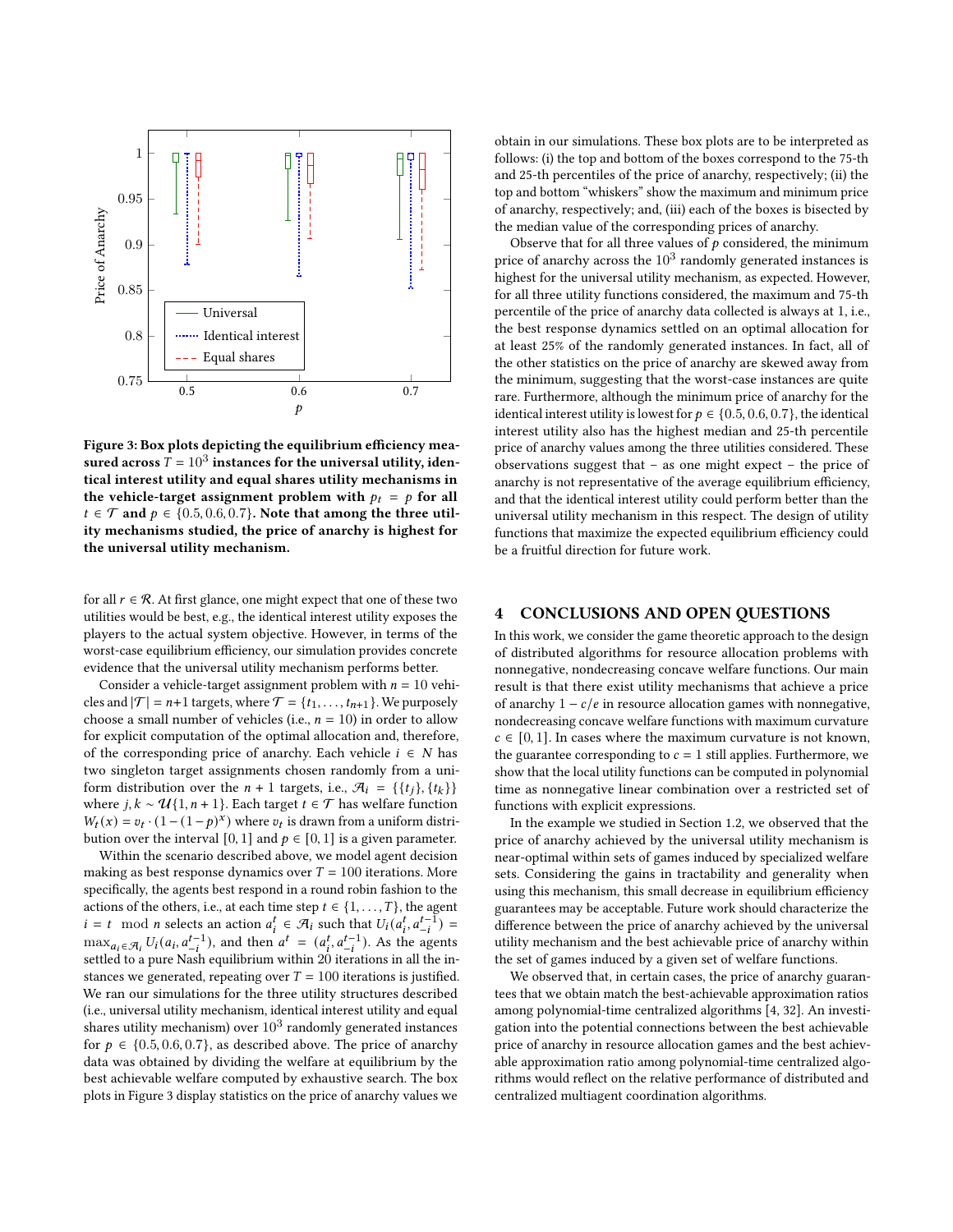Since the price of anarchy is a measure for the worst-case equilibrium efficiency within a family of instances, it may not be representative of the expected performance of a distributed algorithm designed using the game theoretic approach. This is demonstrated, for example, by the simulation results studied in Section [3.](#page-5-0) A relevant research direction is the design of player utility functions with the objective of maximizing the expected equilibrium efficiency.

# ACKNOWLEDGMENTS

This work is supported by ONR Grant #N00014-20-1-2359 and AFOSR Grant #FA9550-20-1-0054. This research was, in part, funded by the U.S. Government. The views and conclusions contained in this document are those of the authors and should not be interpreted as representing the official policies, either expressed or implied, of the U.S. Government.

#### REFERENCES

- <span id="page-7-4"></span>[1] Nodir Adilov, Peter J Alexander, and Brendan M Cunningham. 2015. An economic analysis of earth orbit pollution. Environmental and Resource Economics 60, 1 (2015), 81–98.
- <span id="page-7-10"></span>[2] Gürdal Arslan, Jason R. Marden, and Jeff S. Shamma. 2007. Autonomous Vehicle-Target Assignment: A Game-Theoretical Formulation. Journal of Dynamic Systems, Measurement, and Control 129, 5 (2007), 584–596.
- <span id="page-7-24"></span>[3] Siddharth Barman, Omar Fawzi, and Paul Fermé. 2020. Tight approximation bounds for concave coverage problems. *arXiv preprint arXiv:2010.00970 (2020)*.
- <span id="page-7-19"></span>[4] Siddharth Barman, Omar Fawzi, Suprovat Ghoshal, and Emirhan Gürpınar. 2020. Tight approximation bounds for maximum multi-coverage. In International Conference on Integer Programming and Combinatorial Optimization. Springer, 66–77.
- <span id="page-7-30"></span>[5] Vittorio Bilò and Cosimo Vinci. 2019. Dynamic taxes for polynomial congestion games. ACM Transactions on Economics and Computation (TEAC) 7, 3 (2019), 1–36.
- <span id="page-7-28"></span>[6] Ioannis Caragiannis. 2013. Efficient coordination mechanisms for unrelated machine scheduling. Algorithmica 66, 3 (2013), 512–540.
- <span id="page-7-31"></span>[7] Ioannis Caragiannis, Christos Kaklamanis, and Panagiotis Kanellopoulos. 2010. Taxes for linear atomic congestion games. ACM Transactions on Algorithms (TALG) 7, 1 (2010), 1–31.
- <span id="page-7-16"></span>[8] Rahul Chandan, Dario Paccagnan, and Jason R Marden. 2019. When smoothness is not enough: toward exact quantification and optimization of the price-of-anarchy. In 2019 IEEE 58th Conference on Decision and Control (CDC). IEEE, 4041–4046.
- <span id="page-7-27"></span>[9] George Christodoulou, Elias Koutsoupias, and Akash Nanavati. 2004. Coordination mechanisms. In International Colloquium on Automata, Languages, and Programming. Springer, 345–357.
- <span id="page-7-0"></span>[10] Serdar Çolak, Antonio Lima, and Marta C González. 2016. Understanding conested travel in urban areas. Nature communications 7, 1 (2016), 1-8.
- <span id="page-7-26"></span>[11] Michele Conforti and Gérard Cornuéjols. 1984. Submodular set functions, matroids and the greedy algorithm: tight worst-case bounds and some generalizations of the Rado-Edmonds theorem. Discrete applied mathematics 7, 3 (1984), 251–274.
- <span id="page-7-8"></span>[12] Chong Ding, Bi Song, Akshay Morye, Jay A Farrell, and Amit K Roy-Chowdhury. 2012. Collaborative sensing in a distributed PTZ camera network. IEEE Transactions on Image Processing 21, 7 (2012), 3282–3295.
- <span id="page-7-20"></span>[13] Uriel Feige. 1998. A threshold of ln n for approximating set cover. Journal of the ACM (JACM) 45, 4 (1998), 634–652.
- <span id="page-7-1"></span>[14] Stephen Forbes. 2020. Blackjack.
- <span id="page-7-17"></span>[15] Martin Gairing. 2009. Covering games: Approximation through non-cooperation. In International Workshop on Internet and Network Economics. Springer, 184–195.
- <span id="page-7-5"></span>[16] Alberto Giubilini. 2019. Antibiotic resistance as a tragedy of the commons: An ethical argument for a tax on antibiotic use in humans. Bioethics 33, 7 (2019), 776–784.
- <span id="page-7-2"></span>[17] Garrett Hardin. 1968. The Tragedy of the Commons. Sci 162, 3859 (1968), 1243– 1248.
- <span id="page-7-12"></span>[18] Sergiu Hart and Andreu Mas-Colell. 2000. A simple adaptive procedure leading to correlated equilibrium. Econometrica 68, 5 (2000), 1127–1150.
- <span id="page-7-22"></span>[19] Dorit S Hochbaum. 1996. Approximating covering and packing problems: set cover, vertex cover, independent set, and related problems. In Approximation algorithms for NP-hard problems. 94–143.
- <span id="page-7-29"></span>[20] Nicole Immorlica, Li Erran Li, Vahab S Mirrokni, and Andreas S Schulz. 2009. Coordination mechanisms for selfish scheduling. Theoretical computer science 410, 17 (2009), 1589–1598.
- <span id="page-7-13"></span>[21] Elias Koutsoupias and Christos Papadimitriou. 2009. Worst-case equilibria. Computer science review 3, 2 (2009), 65–69.
- <span id="page-7-3"></span>[22] William Forster Lloyd. 1833. Two lectures on the checks to population.<br>[23] Jason R Marden and Tim Roughgarden. 2014. Generalized efficien.
- <span id="page-7-14"></span>Jason R Marden and Tim Roughgarden. 2014. Generalized efficiency bounds in distributed resource allocation. IEEE Trans. Automat. Control 59, 3 (2014), 571–584.
- <span id="page-7-6"></span>[24] Jason R Marden and Adam Wierman. 2013. Distributed welfare games. Operations Research 61, 1 (2013), 155–168.
- <span id="page-7-23"></span>[25] Robert A Murphey. 2000. Target-based weapon target assignment problems. In Nonlinear assignment problems. Springer, 39–53.
- <span id="page-7-11"></span>[26] Dario Paccagnan, Rahul Chandan, Bryce L Ferguson, and Jason R Marden. 2020. Incentivizing efficient use of shared infrastructure: Optimal tolls in congestion games. arXiv preprint arXiv:1911.09806v3 (2020).
- <span id="page-7-18"></span>[27] Dario Paccagnan, Rahul Chandan, and Jason R Marden. 2019. Utility Design for Distributed Resource Allocation-Part I: Characterizing and Optimizing the Exact Price of Anarchy. IEEE Trans. Automat. Control (2019).
- <span id="page-7-32"></span>[28] T. Roughgarden. 2014. Barriers to Near-Optimal Equilibria. In 2014 IEEE 55th Annual Symposium on Foundations of Computer Science. 71–80.
- <span id="page-7-25"></span>[29] Tim Roughgarden. 2015. Intrinsic robustness of the price of anarchy. Journal of the ACM (JACM) 62, 5 (2015), 1–42.
- <span id="page-7-9"></span>[30] Walid Saad, Zhu Han, H Vincent Poor, and Tamer Basar. 2012. Game-theoretic methods for the smart grid: An overview of microgrid systems, demand-side management, and smart grid communications. IEEE Signal Processing Magazine 29, 5 (2012), 86–105.
- <span id="page-7-7"></span>[31] Jeff Shamma. 2008. Cooperative control of distributed multi-agent systems. John Wiley & Sons.
- <span id="page-7-21"></span>[32] Maxim Sviridenko, Jan Vondrák, and Justin Ward. 2017. Optimal approximation for submodular and supermodular optimization with bounded curvature. Mathematics of Operations Research 42, 4 (2017), 1197–1218.
- <span id="page-7-33"></span>[33] Vasilis Syrgkanis and Eva Tardos. 2013. Composable and efficient mechanisms. In Proceedings of the forty-fifth annual ACM symposium on Theory of computing. 211–220.
- <span id="page-7-15"></span>[34] Adrian Vetta. 2002. Nash equilibria in competitive societies, with applications to facility location, traffic routing and auctions. In The 43rd Annual IEEE Symposium on Foundations of Computer Science, 2002. Proceedings. IEEE, 416–425.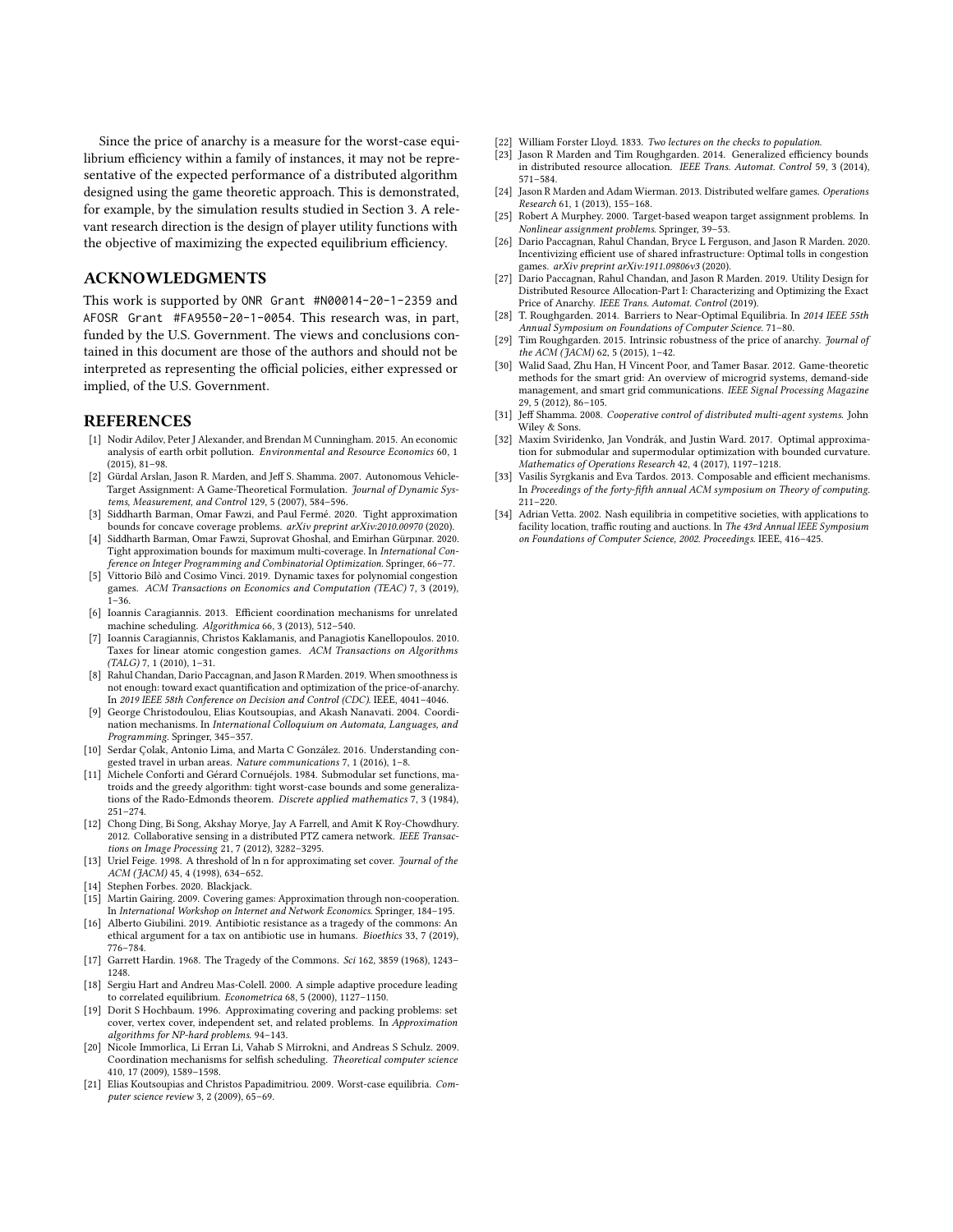# A PROOF OF THEOREM [1](#page-2-0)

The proof relies on a result in Chandan et al. [\[8\]](#page-7-16), which we detail in the following proposition for the reader's convenience:

Proposition 1 (Thm. 6 [\[8\]](#page-7-16)). Consider the set of resource allocation games with a maximum of n players induced by local welfare functions  $W^1, \ldots, W^m$ . Let  $(F^j, \rho^j)$ ,  $j = 1, \ldots, m$ , be solutions to m linear programs of the form<sup>[5](#page-8-0)</sup>

<span id="page-8-1"></span>
$$
\min_{F,\rho} \rho
$$
  
s.t.  $W^{j}(y) - \rho W^{j}(x) + (x - z)F(x) - (y - z)F(x + 1) \le 0,$   
 $\forall (x, y, z) \in I(n).$  (12)

Then, the local utility functions  $F^1, \ldots, F^m$  maximize the price of anarchy and the corresponding price of anarchy is  $PoA(G)$  =  $\min_{j \in \{1, ..., m\}} \frac{1}{\rho^j}.$ 

#### A.1 Proof of Lemma [1](#page-4-0)

PROOF. We first dispense with the situation where  $n \leq \beta$ . In this case, the local welfare function is identical to  $W(x) = x$ , and thus the price of anarchy is 1 for choice of  $F(x) = W(x)/x$ . For the remainder of the proof, we only consider  $n > \beta$ .

The remainder of the proof is structured as follows: (i) we introduce a relaxation of the linear program in Equation [\(12\)](#page-8-1); (ii) in this relaxed linear program, we determine what are the most restrictive constraints for each  $x \in \{1, ..., n-1\}$ ; (iii) we show that a feasible solution to the relaxed linear program is nonincreasing, i.e.,  $F(x+1) \leq F(x)$ , for every  $x \in \{1, \ldots, n-1\}$  such that  $F(x) > 1-\alpha$ , and  $F(x + 1) = 1 - \alpha$  otherwise; (iv) we show that  $(F, \rho)$  as defined in the claim is a solution to the relaxed linear program for  $n \to \infty$ ; and (v) we observe that  $(F, \rho)$  as defined in the claim is feasible in the linear program in Equation [\(12\)](#page-8-1) and thus a solution to this linear program as well.

Relaxed linear program. First we consider a relaxation of the linear program in Equation [\(12\)](#page-8-1). In this relaxed linear program, only the constraints where  $z = min\{0, x + y - n\}$  and  $x, y \in \{0, ..., n\}$  are retained. Finally, we exclude the constraint with  $y = 0$ , for all  $x \in \{1, \ldots, n-1\}$ , resulting in the following *relaxed linear program*:

<span id="page-8-2"></span>
$$
\max_{F \in \mathbb{R}^n, \rho \in \mathbb{R}} \rho \text{ subject to:}
$$
  
 
$$
W(y) - \rho W(x) + \min\{x, n - y\} F(x) - \min\{y, n - x\} F(x + 1) \le 0,
$$
  
 
$$
\forall (x, y) \in \{0, ..., n\} \times \{1, ..., n\} \cup (n, 0).
$$
 (13)

Tightest constraints on  $\rho$ . We characterize what value  $y \in \{1, \ldots, n\}$ parameterizes the tightest constraint for each  $x \in \{1, \ldots, n-1\}$ . For any  $x = 1, \ldots, n - 1$ , if  $1 \ge F(x)$ ,  $F(x + 1) \ge 1 - \alpha$ , we observe that the constraint with  $y = \beta$  is strictest. For  $y < \beta$ , it holds that

$$
\rho W(x) \ge \beta + \min\{x, n - \beta\} F(x) - \min\{\beta, n - x\} F(x + 1) \\
\ge y + \min\{x, n - y\} F(x) - \min\{y, n - x\} F(x + 1),
$$

where the final inequality holds when  $x \le n - \beta$  because  $\beta - y \ge$  $(\beta - y)F(x + 1)$ ; when  $n - \beta < x \le n - y$  because  $\beta - y - (x + \beta - y)F(x + 1)$   $n(F(x) \ge n - x - y \ge (n - x - y)F(x + 1)$  since  $x + \beta - n > 0$ ; and when  $n - y < x$  because  $\beta - y \ge (\beta - y)F(x)$ . For constraints with  $y > \beta$ ,

$$
\rho W(x) \n\ge \alpha \beta + (1 - \alpha) \beta + \min\{x, n - \beta\} F(x) - \min\{\beta, n - x\} F(x + 1) \n\ge \alpha \beta + (1 - \alpha) y + \min\{x, n - y\} F(x) - \min\{y, n - x\} F(x + 1),
$$

where the final inequality holds when  $x \le n - y$  because  $(y \beta$ )  $F(x + 1) \ge (y - \beta)(1 - \alpha)$ , when  $n - y < x \le n - \beta$  because  $(1-\alpha)(\beta-y)+(x+y-n)F(x) \ge (1-\alpha)(\beta+x-n) \ge (\beta+x-n)F(x+1)$ since  $x + y - n > 0 \ge \beta + x - n$ , and when  $n - \beta < x$  because  $(1 - \alpha)(\beta - y) \ge (\beta - y)F(x).$ 

For any  $x = 1, \ldots, n-1$ , if  $F(x) \geq 1-\alpha \geq F(x+1)$  and  $n-x \geq \beta$ , then the constraint with  $y = n - x$  is strictest among all constraints as, for any  $y \neq n - x$ , it holds that

$$
\rho W(x)
$$
  
\n
$$
\geq \alpha \beta + (1 - \alpha)(n - x) + xF(x) - (n - x)F(x + 1)
$$
  
\n
$$
\geq \alpha \beta + (1 - \alpha)y + \min\{x, n - y\}F(x) - \min\{y, n - x\}F(x + 1)
$$
  
\n
$$
\geq W(y) + \min\{x, n - y\}F(x) - \min\{y, n - x\}F(x + 1),
$$

where the inequality holds because  $(1 - \alpha)(n - x - y) \ge (n - x$  $y$ )  $F(x+1)$  when  $x \le n-y$  and  $(1-\alpha)(n-x-y) \ge (n-x-y)F(x)$ when  $x > n - y$ . For any  $x = 1, ..., n - 1$ , if  $F(x) \ge 1 - \alpha \ge F(x + 1)$ and  $n - x < \beta$ , then  $y = \beta$  is strictest as for any  $y \neq \beta$ , it holds that

$$
\label{eq:rhoW} \begin{aligned} \rho W(x) &\geq \beta + \min\{x,n-\beta\}F(x) - \min\{\beta,n-x\}F(x+1) \\ &\geq W(y) + \min\{x,n-y\}F(x) - \min\{y,n-x\}F(x+1), \end{aligned}
$$

where  $\beta - y + (n - \beta - x)F(x) \ge (\beta - y)[1 - F(x)] + (n - x$  $y$ )  $F(x) \ge (n-x-y)F(x+1)$  when  $x \le n-y$  since  $y \le n-x < \beta$ ,  $(\beta - y)[1 - F(x)] \ge 0$  when  $x > n - y$  and  $n - x < y \le \beta$ , and  $(1 - \alpha)(\beta - y) + (y - \beta)F(x) \ge 0$  when  $y > \beta$  since  $F(x) \ge 1 - \alpha$ . For any  $x = 1, \ldots, n - 1$ , if  $F(x + 1), F(x) \leq 1 - \alpha$ , then the

constraint with  $y = n$  is strictest among all constraints as, for any  $y < n$ , it holds that

$$
\rho W(x)
$$
  
\n
$$
\geq \alpha \beta + (1 - \alpha)n + \min\{x, 0\} F(x) - \min\{n, n - x\} F(x + 1)
$$
  
\n
$$
\geq \alpha \beta + (1 - \alpha)y + \min\{x, n - y\} F(x) - \min\{y, n - x\} F(x + 1)
$$
  
\n
$$
\geq W(y) + \min\{x, n - y\} F(x) - \min\{y, n - x\} F(x + 1),
$$

where the second last inequality holds because  $(n-y)[1-\alpha - F(x+$ 1)]  $\geq x[F(x) - F(x+1)]$  when  $x \leq n - y$  and  $(n - y)(1 - \alpha) \geq$  $(n - y)F(x)$  when  $x > n - y$ .

Thus, if  $F(x) \geq F(x + 1) \geq 1 - \alpha$ , it is sufficient to consider only the constraint with  $y = \beta$  and  $z = \max\{0, x + \beta - n\}$ . If  $F(x) \ge 1 - \alpha \ge F(x + 1)$  and  $n - x > \beta$ , it is sufficient to consider only the constraint with  $y = n - x$  and  $z = 0$ . Otherwise, if  $F(x) ≥$  $1-\alpha \geq F(x+1)$  and  $n-x < \beta$ , then we consider only the constraint  $y = \beta$  and  $z = \max\{0, x + y - n\}$ . Finally, if  $1 - \alpha \geq F(x) \geq F(x + 1)$ , then the constraint with  $y = n$  and  $z = x$  is the strictest.

Proof that a solution to Equation [\(13\)](#page-8-2) has  $F$  'nonincreasing'. For this portion of the proof, consider a function  $F$  defined for any given  $\rho > 1$  as follows:  $F(1) = W(1)$  and, for all  $x \in \{1, ..., n-1\}$ ,

$$
F(x+1) = \max_{y \in \{1, ..., n\}} \frac{\min\{x, n - y\} F(x) - W(x)\rho + W(y)}{\min\{y, n - x\}}.
$$

<span id="page-8-0"></span> ${}^{5} \mathcal{I}(n)$  is defined as the set of all triplets  $(x, y, z) \in \{0, 1, \ldots, n\}^3$  that satisfy: (i)  $1 \le x+y-z \le n$  and  $z \le \min\{x, y\}$ ; and, (ii)  $x+y-z = n$  or  $(x-z)(y-z)z = 0$ .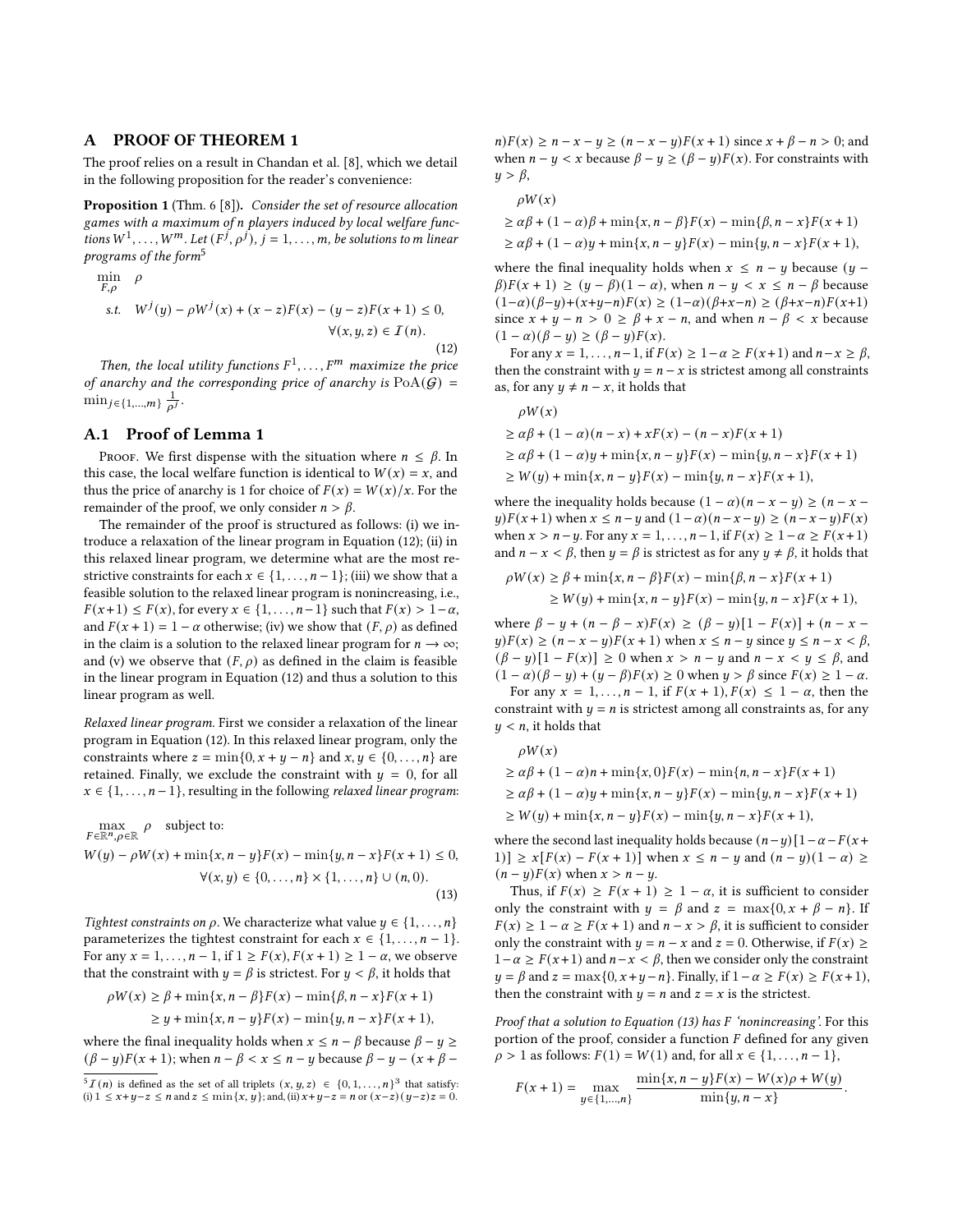For conciseness, we will use the shorthand  $\kappa_x = \frac{\min\{x, n-y^*\}}{\min\{y^*, n-x\}}$ ,  $\lambda_x = \frac{W(x)}{\min\{u^*\}}$  $\frac{W(x)}{\min\{y^*, n-x\}}$  and  $\mu_x = \frac{W(y^*)}{\min\{y^*, n-x\}}$  where  $y^* \in \{1, ..., n\}$ maximizes the above expression for each  $x \in \{1, \ldots, n\}$ . Thus,  $F(x + 1) = \kappa_x F(x) - \lambda_x \rho + \mu_x$  for each  $x \in \{1, ..., n\}.$ 

We assume, by contradiction, that we are given  $\rho$  such that  $F$  is increasing at some index, i.e.,  $F(x + 1) > F(x)$  for  $x \in \{1, ..., n\}$ . Lemma [3](#page-10-0) in Appendix [A.2](#page-10-1) shows that, if this is the case, then  $F$  must continue to increase, so that  $F(n) > F(n-1)$ . We wish to show the following: (i) if *F* first increases at a point  $x \in \{1, ..., n-1\}$ where  $F(x) > 1 - \alpha$ , this leads to a contradiction for the value of  $\rho$ ; and, (ii) if *F* first increases at a point *x* where  $F(x) \leq 1 - \alpha$ , then either  $F(j) \leq 1 - \alpha$  for all  $j \geq x$  is feasible or  $(F, \rho)$  is infeasible. It is important to note that the value  $nF(n)/W(n)$  must be bounded, otherwise

$$
\rho \ge \max_{y \in \{0, \dots, n\}} \frac{W(y) + (n - y)F(n)}{W(n)} \ge \frac{nF(n)}{W(n)} \to \infty.
$$

This is a contradiction as the price of anarchy will be at least 0.5, even if we use the marginal contribution utility [\[34\]](#page-7-15). Since we are optimizing for the price of anarchy (i.e.,  $1/\rho$ ), we need only consider values of  $\rho$  no greater than 2.

Observe that if F first increases at some point  $x \in \{1, \ldots, n\}$ such that  $F(x) > 1 - \alpha$ , then  $F(n) > F(n - 1) > 1 - \alpha$  and

$$
\rho = \max_{y \in \{0, \ldots, n\}} \frac{W(y) + (n - y)F(n)}{W(n)}
$$
  
\n
$$
\geq \max_{y \in \{1, \ldots, n\}} \frac{W(y) + (n - y)F(n)}{W(n)}
$$
  
\n
$$
= \max_{y \in \{1, \ldots, n-1\}} \frac{W(y) + (n - y)F(n)}{W(n)}
$$
  
\n
$$
> \max_{y \in \{1, \ldots, n-1\}} \frac{W(y) + (n - y)F(n - 1)}{W(n)},
$$

where the first inequality holds because we reduce the domain of maximization, the second equality holds because  $W(n-1) + F(n)$  $W(n)$  since  $n > \beta$  and  $F(n) > 1 - \alpha$ , and the final inequality holds because  $F(n) > F(n-1)$ . Since  $y \le \beta \le n-1$  corresponds with the strictest constraints when  $F(n)$ ,  $F(n-1) \geq 1-\alpha$ , we can substitute

$$
\max_{y \in \{1, ..., n-1\}} [W(y) + (n-y)F(n-1)] = F(n) + \rho W(n-1)
$$

in the former bound on  $\rho$  to get  $\rho > [F(n) + \rho W(n-1)]/W(n)$ . Since  $n > \beta$ , this implies that

$$
\begin{cases} F(n) < 0 & \text{if } \alpha = 1, \\ \rho > \frac{F(n)}{W(n) - W(n-1)} = \frac{F(n)}{1 - \alpha} & \text{if } \alpha \in [0, 1) \end{cases}
$$

For  $\alpha = 1$  this is a contradiction, since we have that  $F(n) > 1-\alpha = 0$ . For the remaining  $\alpha \in [0, 1)$ , we want to prove that this also gives rise to a contradiction. To do so, we show that

$$
\frac{F(n)}{1-\alpha} \ge \max_{y \in \{0,\ldots,n\}} \frac{W(y) + (n-y)F(n)}{W(n)} = \rho.
$$

Observe that  $y = \beta$  maximizes the right-hand side if  $1 - \alpha$  $F(n) \leq 1$ , and  $y = 0$  maximizes the right-hand side if  $F(n) > 1$ . For  $F(n) \in (1 - \alpha, 1]$  and  $y = \beta$ , it holds that

$$
\frac{F(n)}{1-\alpha} - \frac{W(\beta) + (n-\beta)F(n)}{W(n)} \ge 0
$$
  

$$
\Longleftrightarrow F(n)W(n) - (1-\alpha)[W(\beta) + (n-\beta)F(n)] \ge 0
$$
  

$$
\Longleftrightarrow F(n)\frac{W(n) - W(\beta)}{n-\beta} = (1-\alpha)F(n)
$$

where the first and second line are equivalent because  $\alpha \in [0, 1)$ and the third line implies the second because  $F(n) > 1 - \alpha$ . The final inequality holds because  $[W(n) - W(\beta)] = (n - \beta)(1 - \alpha)$  and  $n > \beta$ . For  $F(n) > 1$  and  $y = 0$ , it holds that

$$
\frac{F(n)}{1-\alpha} - \frac{nF(n)}{W(n)} \ge 0
$$

since  $W(n)/n \geq 1 - \alpha$  by definition. Thus, in the above reasoning, we have shown that, if F first increases at a point  $x \in \{1, \ldots, n\}$ and  $F(x) > 1 - \alpha$ , then, if  $\alpha = 1$ , it holds that  $1 - \alpha < F(x) < \cdots <$  $F(n) < 1 - \alpha$ ; and, if  $\alpha \in [0, 1)$ , it holds that

$$
\rho > \frac{F(n)}{1-\alpha} \ge \max_{y \in \{0,\ldots,n\}} \frac{W(y) + (n-y)F(n)}{W(n)} = \rho,
$$

which is a contradiction.

Now we consider the scenario where we are at a point  $x$  such that  $F(x) \leq 1 - \alpha$  and F is monotonically nonincreasing before x. We show that either selecting  $F(x) = \cdots = F(n) = 1 - \alpha$  is feasible for  $\rho$  or that the value  $\rho$  is infeasible. We first consider the case where the strictest constraint on the value of  $F(x + 1)$ has  $y \leq n - x$  and show that  $F(x + 1)$  cannot be greater than  $F(x) \leq 1-\alpha$ . In the proof of Lemma [3](#page-10-0) in Appendix [A.2,](#page-10-1) we showed that if  $y \le n - x$ ,  $F(x + 1) > F(x)$  and  $F(x) \le F(x - 1)$ , then it must hold that  $F(x) > [W(x) - W(x-1)]\rho \ge 1 - \alpha$ . As we have assumed  $F(x) \leq 1 - \alpha$ , it must be that  $F(x + 1) \leq F(x) \leq 1 - \alpha$  if  $y \le n - x$ . We complete our reasoning for the case when  $y > n - x$ corresponds to the strictest constraint on the value of  $F(x + 1)$ . We showed above that if  $F(x) \leq 1 - \alpha$  and  $x > n - y$ , then the strictest constraint is parameterized by  $y = n$ . For any  $x \ge \beta$ , it must hold that  $F(x + 1) \ge -W(x)\rho/(n - x) + W(n)/(n - x)$ . Since  $-W(x)\rho/(n-x) + W(n)/(n-x) \leq 1 - \alpha$  the constraint is satisfied for choice of  $F(x + 1) \le 1 - \alpha$ . Else, if  $x < \beta$ , since  $\beta < n$ ,  $F(x+1) > 1-\alpha$  implies that  $F(n) > F(n-1) > 1-\alpha$ , since  $n-1 \ge \beta$ . We already proved above that this scenario leads to a contradiction on the value of  $\rho$ . Repeating this reasoning for all  $j > x$  such that  $F(x) \leq 1 - \alpha$ , we argue that  $F(j) = 1 - \alpha$  is feasible. Since the strictest constraint for each  $F(j)$ ,  $F(j + 1) \le 1 - \alpha$  has  $y = n$ , there is no recursion and the optimal value  $\rho$  has no dependence on the values of  $F(x), \ldots, F(n)$ , even if it begins increasing. We have also shown that the lower bound on F is lower than or equal to  $1-\alpha$  for any feasible  $\rho$ , and so,  $F$  with  $F(j) = 1 - \alpha$ , for all  $j \in \{x, \ldots, n\}$ , must be feasible.

For any feasible  $\rho$ , we have successfully shown that  $F(x)$  must be nonincreasing when it is greater than  $1 - \alpha$ , and that  $F(x) =$  $\cdots$  =  $F(n)$  = 1 –  $\alpha$  is feasible otherwise. This concludes this part of the proof.

*Proof that*  $(F, \rho)$  solves Equation [\(13\)](#page-8-2). We begin by showing that  $(F, \rho)$  as defined in the claim are feasible. For  $x = 0$ , the constraints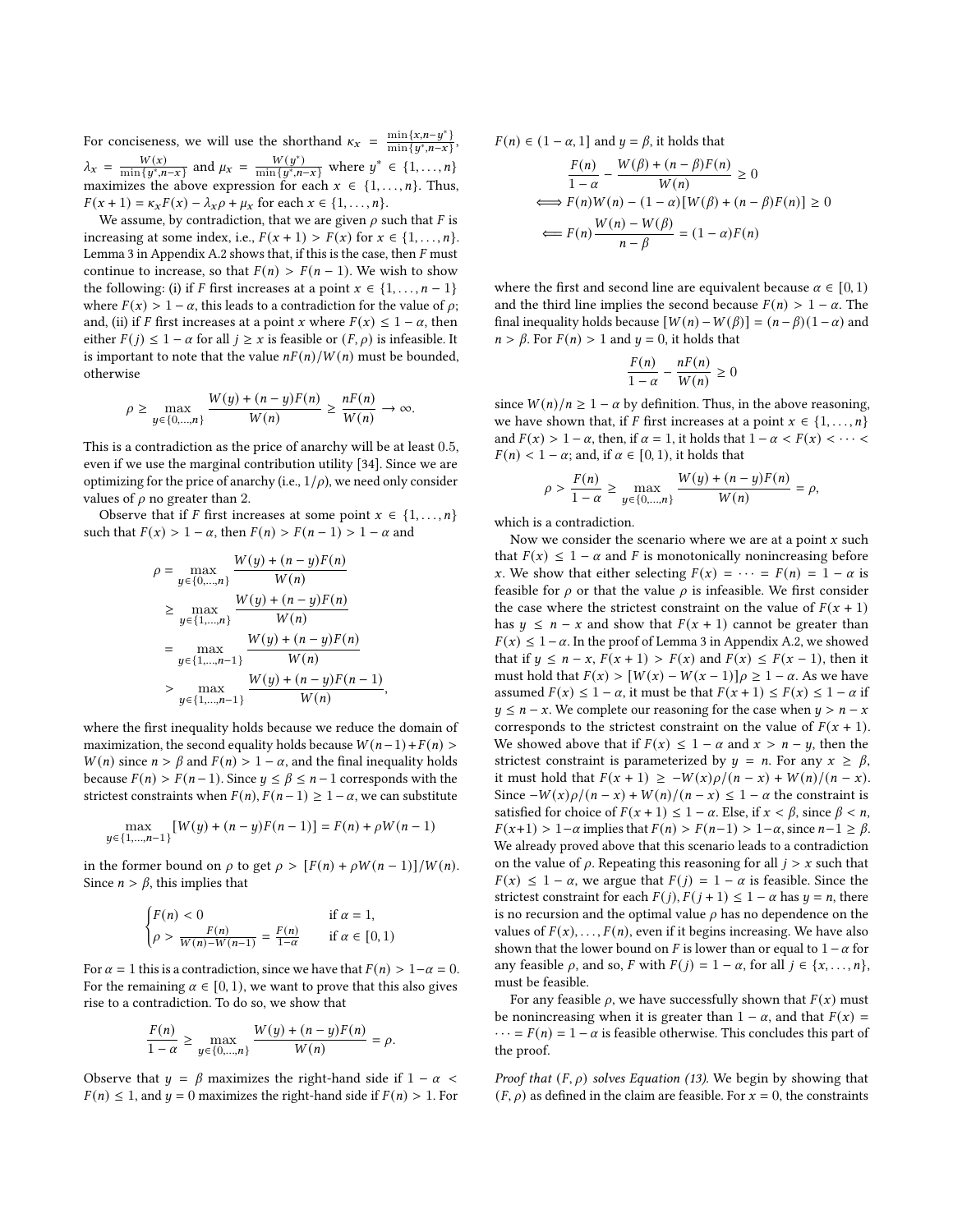in Equation [\(13\)](#page-8-2) read as  $F(1) \geq W(y)/\min\{y, n - x\}$ , for all  $y =$ 1, ..., *n*, which is satisfied for  $F(1) = W(1)$ . Now consider  $(x, y) \in$  $\{1, \ldots, n-1\} \times \{1, \ldots, n\}$ . In the above reasoning, we showed that a feasible  $(F, \rho)$  within Equation [\(13\)](#page-8-2) will have F nonincreasing while  $F(x) > 1 - \alpha$  and  $F(x) = 1 - \alpha$  otherwise. Furthermore, we showed that when  $F(x) \ge F(x+1) > 1-\alpha$  or when  $F(x) \ge 1-\alpha \ge F(x+1)$ and  $n - x < \beta$ , then the strictest constraint has  $y = \beta$ . Observe that  $\kappa_x = \min\{x, n - \beta\} / \min\{\beta, n - x\}, \lambda_x = W(x) / \min\{\beta, n - x\}$  and  $\mu_x = \beta / \min{\{\beta, n - x\}}$  correspond with the recursive definition of  $F(x + 1)$ .

We showed above that  $F(x+1) = 1-\alpha$  when  $\kappa_x F(x) - \lambda_x \rho + \mu_x \leq$  $1 - \alpha$ , is feasible as long as  $\rho$  is feasible, since the values of F less than or equal to  $1 - c$  have no impact on the optimal value of the relaxed linear program. Consider the expression for  $\rho$  that can be obtained by completing the recursion as follows,

$$
1 - \alpha = F(\hat{x} + 1) \ge \Pi_{u=1}^{\hat{x}} \kappa_u F(1) + \sum_{u=1}^{\hat{x}-1} (\Pi_{v=u+1}^{\hat{x}} \kappa_v) (\mu_u - \lambda_u \rho) + \mu_{\hat{x}} - \lambda_{\hat{x}} \rho.
$$

Rearranging this expression, we obtain,

 $\mathbb{R}^{\mathbb{Z}^2}$ 

$$
\rho \geq \frac{\Pi_{u=1}^{\hat{x}} \kappa_u F(1) + \sum_{u=1}^{\hat{x}-1} (\Pi_{v=u+1}^{\hat{x}} \kappa_v) \mu_u + \mu_{\hat{x}} + \alpha - 1}{\sum_{u=1}^{\hat{x}-1} (\Pi_{v=u+1}^{\hat{x}} \kappa_v) \lambda_u + \lambda_{\hat{x}}}
$$

.

Observe that for  $n \to \infty$ ,  $\min\{x, n-\beta\} = x$  and  $\min\{\beta, n-x\} = \beta$ . Thus, the above expression for  $\rho$  simplifies to

$$
\begin{aligned} \rho &\geq \frac{\frac{\hat{x}!}{\beta^{\hat{x}}}+\sum_{u=1}^{\hat{x}-1}\frac{\hat{x}!}{j!}\frac{1}{\beta^{\hat{x}-j}}+1+\alpha-1}{\sum_{j=1}^{\beta}\frac{\hat{x}!}{j!\beta^{\hat{x}-j}}\frac{j}{\beta}+\sum_{j=\beta+1}^{\hat{x}-1}\frac{\hat{x}!}{j!\beta^{\hat{x}-j}}\frac{\alpha\beta+(1-\alpha)j}{\beta}} \\ &=\frac{1+\sum_{j=1}^{\hat{x}-1}\frac{\beta^j}{j!}+\alpha\frac{\beta^{\hat{x}}}{\hat{x}!}}{\sum_{j=0}^{\beta-1}\frac{\beta^j}{j!}+\sum_{j=\beta+1}^{\hat{x}-1}\frac{\beta^j}{j!}\frac{\alpha\beta+(1-\alpha)j}{\beta}}=\frac{e^{\beta}}{e^{\beta}-\alpha\frac{\beta\beta}{\beta!}}. \end{aligned}
$$

Noting that  $PoA = 1/\rho$  concludes this part of the proof.

Feasibility of  $(F, \rho)$  in Equation [\(12\)](#page-8-1). To conclude the proof, we simply observe that since  $F(x)$  is nonincreasing for all x, the strictest constraints in the linear program in Equation [\(12\)](#page-8-1) correspond with the choice of  $z = min\{0, x + y - n\}$ . Thus, since  $(F, \rho)$  is a solution to the relaxed linear program and feasible in the original linear program, it must also be a solution to the original.  $□$ 

#### <span id="page-10-1"></span>A.2 Proof of Lemma [3](#page-10-0)

<span id="page-10-0"></span>Lemma 3. Let W be a nonnegative, nondecreasing concave function, and let  $\rho \geq 1$  be a given parameter. Further, define the function F such that  $F(1) = W(1)$  and

<span id="page-10-2"></span>
$$
F(j+1) := \max_{\ell \in \{1,\dots,n\}} \frac{\min\{j,n-\ell\} F(j) - W(j)\rho + W(\ell)}{\min\{\ell,n-j\}}, \quad (14)
$$

for all  $j = 1, ..., n - 1$ . Then, for the lowest value  $\hat{j} = 1, ..., n - 1$ such that  $F(\hat{j} + 1) > F(\hat{j})$ , it must hold that  $F(j + 1) > F(j)$  for all  $j = \hat{j}, \ldots, n - 1.$ 

PROOF. The proof is presented in two parts as follows: in part (i), we identify an inequality that must hold given that  $F(\hat{j} + 1) > F(\hat{j})$ for  $1 \leq \hat{j} \leq n-1$  as defined in the claim; and, in part (ii), we use

a recursive argument to prove that  $F(j + 1) > F(j)$  holds for all  $\hat{j} + 1 \leq j \leq n - 1$ , using the inequality we derived in part (i).

*Part (i)*. We define  $t_i^*$  as one of the arguments that minimizes the right-hand side of Equation [\(14\)](#page-10-2) for each  $x = 1, \ldots, n - 1$ . By assumption, it must hold that  $F(\hat{j} + 1) > F(\hat{j})$ , which implies that

$$
F(\hat{j}) < \max_{1 \leq \ell \leq n} \frac{\min\{\hat{j}, n - \ell\}}{\min\{\ell, n - \hat{j}\}} F(\hat{j}) - \frac{W(\hat{j})}{\min\{\ell, n - \hat{j}\}} \rho + \frac{W(\ell)}{\min\{\ell, n - \hat{j}\}} \\
= \max_{1 \leq \ell \leq n} \frac{\min\{\hat{j} - 1, n - \ell\}}{\min\{\ell, n - \hat{j} + 1\}} F(\hat{j} - 1) - \frac{W(\hat{j} - 1)}{\min\{\ell, n - \hat{j} + 1\}} \rho \\
+ \frac{W(\ell)}{\min\{\ell, n - \hat{j} + 1\}} + \frac{\min\{\hat{j}, n - \ell\}}{\min\{\ell, n - \hat{j}\}} F(\hat{j}) \\
- \frac{\min\{\hat{j} - 1, n - \ell\}}{\min\{\ell, n - \hat{j} + 1\}} F(\hat{j} - 1) - \frac{W(\hat{j})}{\min\{\ell, n - \hat{j}\}} \rho \\
+ \frac{W(\hat{j} - 1)}{\min\{\ell, n - \hat{j} + 1\}} \rho + \frac{W(\ell)}{\min\{\ell, n - \hat{j}\}} \\
- \frac{W(\ell)}{\min\{\ell, n - \hat{j} + 1\}},
$$

where the strict inequality holds by definition of  $F(\hat{i} + 1)$ . Recall that

$$
F(\hat{j}) := \max_{1 \le \ell \le n} \frac{\min\{\hat{j} - 1, n - \ell\}}{\min\{\ell, n - \hat{j} + 1\}} F(\hat{j} - 1) - \frac{W(\hat{j} - 1)}{\min\{\ell, n - \hat{j} + 1\}} \rho + \frac{W(\ell)}{\min\{\ell, n - \hat{j} + 1\}}.
$$

Thus, if  $\ell^*_{\hat{i}} \leq n - \hat{j}$ , the above strict inequality with  $F(\hat{j})$  can only be satisfied if

(ˆ + 1) > (ˆ) ≥ ˆ (ˆ) − (ˆ −1) (ˆ −1) > [ (ˆ) − (ˆ −1)] · .

Similarly, if  $\ell^*_{\hat{i}} \geq n - \hat{j} + 1$ , then it must hold that

$$
(n - \ell_j^*) \left[ \frac{F(j)}{n - \hat{j}} - \frac{F(j - 1)}{n - \hat{j} + 1} \right] + \left[ \frac{1}{n - \hat{j}} - \frac{1}{n - \hat{j} + 1} \right] W(\ell_j)
$$
  
\n
$$
> \left[ \frac{W(j)}{n - \hat{j}} - \frac{W(j - 1)}{n - \hat{j} + 1} \right] \cdot \rho
$$
  
\n
$$
\implies \left[ \frac{1}{n - \hat{j}} - \frac{1}{n - \hat{j} + 1} \right] \left[ (n - \ell_j^*) F(j) + W(\ell_j) \right]
$$
  
\n
$$
> \left[ \frac{W(j)}{n - \hat{j}} - \frac{W(j - 1)}{n - \hat{j} + 1} \right] \cdot \rho
$$
  
\n
$$
\implies F(j + 1) > [W(j) - W(j - 1)] \rho,
$$

where the first line implies the second line because  $F(\hat{i}) \leq F(\hat{i} - 1)$ , by the definition of  $\hat{j}$  in the claim, and the second line is equivalent to the third by the definitions of  $F(\hat{j} + 1)$  and  $\ell^*_{\hat{j}}$ . This concludes part (i) of the proof.

Part (ii). In this part of the proof, we show by recursion that if  $F(\hat{j} + 1) > F(\hat{j})$ , then  $F(j + 1) > F(j)$  for all  $j = \hat{j} + 1, ..., n - 1$ . We do so by showing that, if  $F(j) > F(j-1) > \cdots > F(\hat{j} + 1)$  for any  $\hat{j} + 1 \leq j \leq n - 1$ , then it must hold that  $F(j + 1) > F(j)$ . Thus, in the following reasoning, we assume that  $\hat{j} + 1 \leq j \leq n - 1$ , and that  $F(j) > F(j-1) > \cdots > F(\hat{j} + 1).$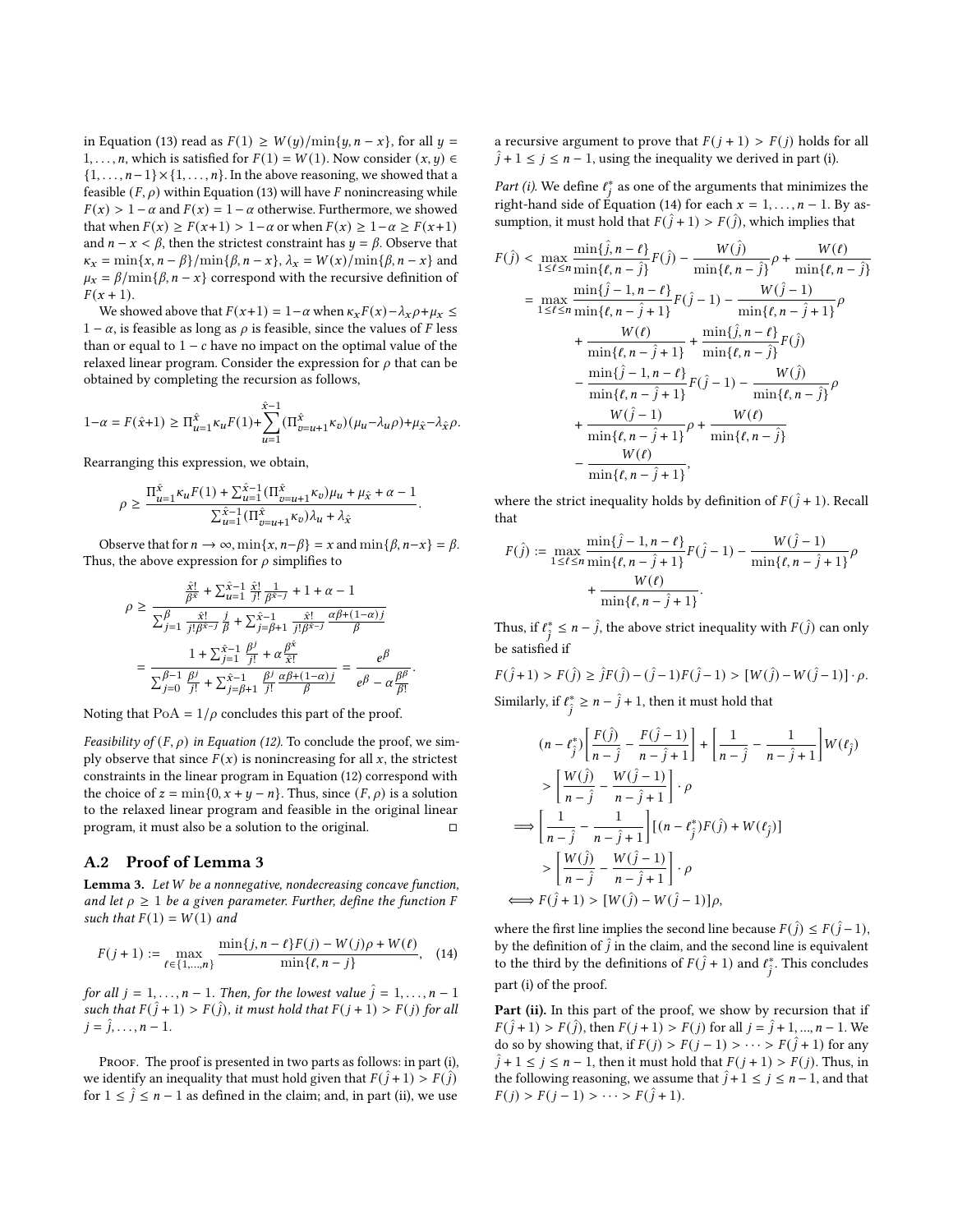We begin with the scenario in which  $\ell_{j-1}^* < n - j + 1$ , which gives us that  $\ell_{j-1}^* \leq n-j$ . Recall that

$$
\begin{aligned} F(j+1) &:= \max_{1\leq \ell_j\leq n}\frac{\min\{j,n-\ell_j\}}{\min\{\ell_j,n-j\}}F(j+1) - \frac{W(j)}{\min\{\ell_j,n-j\}}\rho\\ &\quad + \frac{W(\ell_j)}{\min\{\ell_j,n-j\}}. \end{aligned}
$$

Thus, it must hold that

$$
\begin{split} F(j+1) \\ = \max_{1 \leq \ell_j \leq n} \frac{\min\{j-1,n-\ell_j\}}{\min\{\ell_j,n-j+1\}} F(j-1) - \frac{W(j-1)}{\min\{\ell_j,n-j+1\}} \rho \\ + \frac{W(\ell_j)}{\min\{\ell_j,n-j+1\}} + \frac{\min\{j,n-\ell_j\}}{\min\{\ell_j,n-j\}} F(j+1) \\ - \frac{\min\{j-1,n-\ell_j\}}{\min\{\ell_j,n-j+1\}} F(j-1) - \frac{W(j)}{\min\{\ell_j,n-j\}} \rho \\ + \frac{W(j-1)}{\min\{\ell_j,n-j+1\}} \rho + \frac{W(\ell_j)}{\min\{\ell_j,n-j\}} \\ - \frac{W(\ell_j)}{\min\{\ell_j,n-j+1\}} \\ \geq F(j) + \frac{j}{\ell_{j-1}^*} F(j) - \frac{j-1}{\ell_{j-1}^*} F(j-1) - \frac{W(j)-W(j-1)}{\ell_{j-1}^*} \rho \\ > F(j) + \frac{1}{\ell_{j-1}^*} F(\hat{j}+1) - \frac{1}{\ell_{j-1}^*} [W(j)-W(j-1)] \rho \\ > F(j), \end{split}
$$

where the first inequality holds by evaluating the maximization at  $\ell_j = \ell_{j-1}^*$ , the second inequality holds because  $F(j) > F(j-1)$  and  $F(j) \geq F(\hat{j} + 1)$ , by assumption, and the final inequality holds by the identity we showed in part (i) and because  $W(\cdot)$  is concave.

Next, consider the scenario in which  $\ell_{j-1}^* > n - j + 1$ . Observe that

 $F(j + 1)$ 

$$
\geq F(j) + (n - \ell_{j-1}^*) \left[ \frac{F(j)}{n-j} - \frac{F(j-1)}{n-j+1} \right]
$$
  
+ 
$$
\left[ \frac{1}{n-j} - \frac{1}{n-j+1} \right] W(\ell_{j-1}^*) - \frac{W(j)}{n-j} \rho + \frac{W(j-1)}{n-j+1} \rho
$$
  
>  $F(j) + \left[ \frac{1}{n-j} - \frac{1}{n-j+1} \right] [(n - \ell_{j-1}^*)F(j-1) + W(\ell_{j-1}^*)]$   
- 
$$
\frac{W(j)}{n-j} \rho + \frac{W(j-1)}{n-j+1} \rho
$$
  
=  $F(j) + \left[ \frac{1}{n-j} - \frac{1}{n-j+1} \right] [(n-j+1)F(j) + W(j-1)\rho]$   
- 
$$
\frac{W(j)}{n-j} \rho + \frac{W(j-1)}{n-j+1} \rho
$$
  

$$
\geq F(j) + \frac{1}{n-j} F(\hat{j} + 1) - \frac{1}{n-j} [W(j) - W(j-1)] \rho
$$
  
>  $F(j),$ 

where the first inequality holds by evaluating the maximization at  $\ell_j = \ell_{j-1}^*$ , the second inequality holds because  $F(j) > F(j-1)$ , by assumption, the equality holds by the definitions of  $F(j)$  and  $\ell_{j-1}^*$ , the third inequality holds because  $F(j) \geq F(\hat{j} + 1)$ , by assumption, and the final inequality holds by the identity we showed in part (i) and because  $W(\cdot)$  is concave.

Finally, we consider the scenario in which  $\ell_{j-1}^* = n - j + 1$ . Observe that

$$
F(j+1)
$$
\n
$$
\geq F(j) + \frac{j-1}{n-j}F(j) - \frac{j-1}{n-j+1}F(j-1) - \frac{W(j)}{n-j}\rho + \frac{W(j-1)}{n-j+1}\rho
$$
\n
$$
+ \left[\frac{1}{n-j} - \frac{1}{n-j+1}\right]W(n-j+1)
$$
\n
$$
> F(j) + \left[\frac{1}{n-j} - \frac{1}{n-j+1}\right] \left[(n-\ell_{j-1}^*)F(j-1) + W(\ell_{j-1}^*)\right]
$$
\n
$$
- \frac{W(j)}{n-j}\rho + \frac{W(j-1)}{n-j+1}\rho
$$
\n
$$
> F(j),
$$

where the first inequality holds by evaluating the maximization at  $\ell_j = \ell_{j-1}^*$ , the second inequality holds because  $F(j) > F(j-1)$ , by assumption, and the final inequality holds by the same reasoning  $\frac{1}{2}$  as for  $\hat{l}_{j-1}^* > n - j + 1$ .

# A.3 Proof of Lemma [2](#page-4-1)

PROOF. The proof is by construction. Define coefficients  $\eta_1 :=$  $\left[\frac{2W(1) - W(2)}{c, \eta_i}\right] = \left[\frac{2W(j) - W(j-1) - W(j+1)}{c, j}\right]$ 2, ...,  $n-1$ , and  $\eta_n := W(1) - \sum_{j=1}^{n-1} \eta_j = W(1) - [W(1) + W(n-1)]$ 1) –  $W(n)/c$ . It is straightforward to verify that  $\eta_i \geq 0$  for all  $k = 1, \ldots, n$  recalling that  $W(0) = 0$  and  $W(x)$  is nonnegative, nondecreasing concave for  $x \ge 0$ . We defer the proof that  $W(x) =$  $\sum_{k=1}^{n} \eta_k \cdot V_k^c(x)$  for all  $x = 1, ..., n$  $x = 1, ..., n$  $x = 1, ..., n$  to the proof of Corollary 1, where one need only substitute  $W^{ub}(x) = x$  and  $W^{lb}(x) = V_1^c(x)$ , for  $x \geq 0$ .

#### B PROOF OF COROLLARY [1.](#page-5-1)

PROOF. First, observe that there must exist functions  $W^{ub}$  and  $W^{lb}$ . Simply observe that  $W^{ub}(x) = x$  and  $W^{lb}(x) = V_1^1(x) =$  $min{x, 1}$  are valid for any set of nonnegative, nondecreasing concave functions.

The rest of the proof follows by construction. Define the coefficients  $\eta_j$ ,  $j = 0, \ldots, n$ , as follows:

$$
\eta_1 = \frac{W^{ub}(2) - W^{ub}(1) - W(2) + W(1)}{W^{ub}(2) - W^{ub}(1) - W^{lb}(2) + W^{lb}(1)},
$$

$$
\eta_j = \frac{W^{ub}(j+1) - W^{ub}(j) - W(j+1) + W(j)}{W^{ub}(j+1) - W^{ub}(j) - W^{lb}(j+1) + W^{lb}(j)} - \sum_{k=1}^{j-1} \eta_k,
$$

for  $j = 2, ..., n - 1$  and  $\eta_n = 1 - \sum_{k=1}^{n-1} \eta_k$ .

First, we prove that the coefficients  $\eta_1, \ldots, \eta_n$  are nonnegative. It is simple to see that  $\eta_1 \ge 0$  since  $W^{ub}(2) - W^{ub}(1) \ge W(2) - W^{ab}(1)$  $W(1) \geq W^{1b}(2) - W^{1b}(1)$ . Similarly,  $\eta_n \geq 0$  since  $\eta_n = 1 [W^{ub}(n) - W^{ub}(n-1) - W(n) + W(n-1)] / [W^{ub}(n) - W^{ub}(n-1)]$